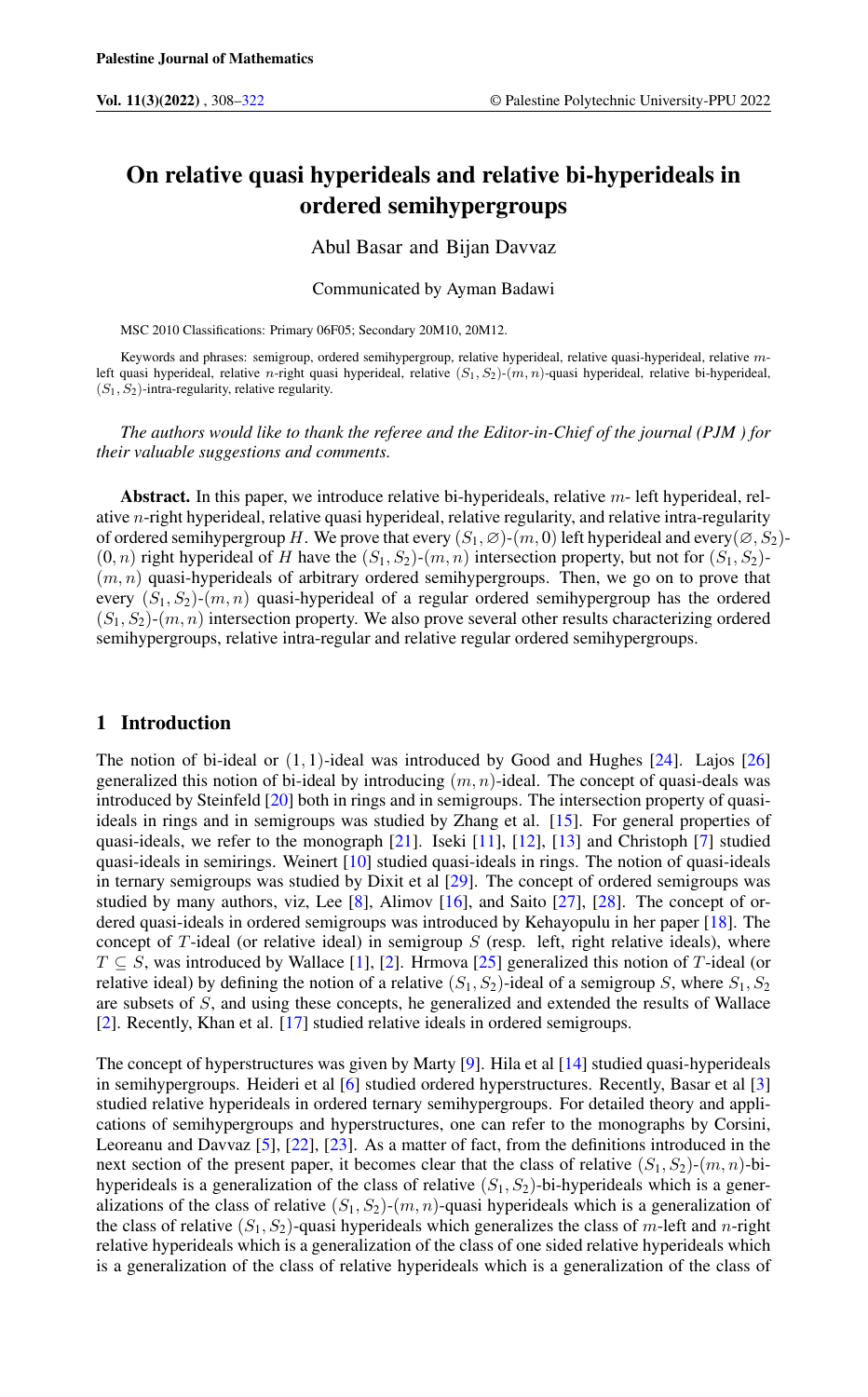hyperideals(without relation) which generalizes the class of one sided hyperideals(without relation) in ordered semihypergroups (and not confined to these only). Also, the class of relative  $(S_1, S_2)$ -intra-regularity as well as the relative regularity in ordered semihypergroups introduced in the present paper is a generalization of the class of intra-regularity, and the class of regularity(without relation) in rings, semigroups, ordered semigroups, and in other algebraic structures. Accordingly, we deduce and announce some results in the new settings of these definitions which strengthen the previous results in semigroups, ternary semigroups, ordered semigroups, rings and have feasibly possible applications in semihypergroups(without order), and in other algebraic structures. We hope that this constructive algebraic framework which is also known as hopestructures will be useful in further studies of relative ideals with realistic possibility of opening up new direction of research in hyperstructures as well as in other algebraic structures.

#### 2 Fundamental Notions and Definitions

In the current section, we give the preliminaries which will be used throughout this article. A hyperstructure H is a nonvoid set equipped with an hyperoperation "∘" on H defined as follows:

$$
\circ: H \times H \to \mathcal{P}^*(H) \mid (x, y) \to (x \circ y)
$$

and an operation "  $*$  " on  $\mathcal{P}^*(H)$  defined as follows:

$$
* : \mathcal{P}^*(H) \times \mathcal{P}^*(H) \to \mathcal{P}^*(H) \mid (X, Y) \to X * Y
$$

such that

$$
X * Y = \bigcup_{(x,y)\in X \times Y} (x \circ y)
$$

for any  $X, Y \in \mathcal{P}^*(H)$ , where  $\mathcal{P}^*(H)$  denotes the nonempty subsets of H. A hyperoperation " $\circ$ " on H gives rise to an operation "\*" on  $\mathcal{P}^*(H)$ . Conversely, an operation "\*" on  $\mathcal{P}^*(H)$  gives rise to a hyperoperation "∘" on H, defined as follows:  $x \circ y = \{x\} * \{y\}$ . Therefore, a semihypergroup  $(H, \circ, *)$  can be identified by  $(H, \circ)$  because of the interdependency of the operation " \* " and the hyperoperation " ◦ ". Clearly, we have  $X \subseteq Y \Rightarrow X * D \subseteq Y * D$ ,  $D * X \subseteq D * Y$  for any  $X, Y, D \in \mathcal{P}^*(H)$  and  $H * H \subseteq H$ . For a subset X of an semihypergroup H, we define by  $(X)$ the subset of  $H$  as follows:

$$
(X] = \{ s \in H : | s \le x \text{ for some } x \in X \}.
$$

If "  $\leq$  " is an order relation on a semihypergroup H, we define the order relation "  $\preceq$  " on  $\mathcal{P}^*(H)$ as follows:

$$
\preceq := \{(X, Y) \mid \forall x \in X \exists y \in Y \text{ such that } x \leq y\}.
$$

Therefore, for  $X, Y \in \mathcal{P}^*(H)$ , we denote  $X \preceq Y$  if for every  $x \in X$ , there exists  $y \in Y$  such that  $x \leq y$ . This is indeed, a reflexive and transitive relation on  $\mathcal{P}^*(H)$ .

A hyperstructure  $(H, \circ)$  is called a semihypergroup if for all  $x, y, z \in H$ ,  $(x \circ y) \circ z = x \circ (y \circ z)$ , i. e.,

$$
\bigcup_{m \in x \circ y} m \circ z = \bigcup_{n \in y \circ z} x \circ n.
$$

A nonempty subset A of a semihypergroup (H, ◦) is called a subsemihypergroup of H if  $A*A\subseteq$ A. An semihypergroup  $(H, \circ)$  equipped with a partial order "  $\leq$  " on H that is compatible with semihypergroup operation "  $\preceq$  " such that for all  $x, y, z \in H$ ,

$$
x \le y \Rightarrow z \circ x \le z \circ y \text{ and } x \circ z \le y \circ z,
$$

ia called an ordered semihypergroup. Throughout this paper,  $H$  will denote an semihypergroup(semihypergroup) unless otherwise stated. Let  $(H, \circ, \leq)$  be an ordered semihypergroup,  $S \subseteq H$  and let X, Y, Z be nonempty subsets of S, then we easily have the following:

- (1) If  $x \in X * Y$ , then  $x \in x' \circ y$  for some  $x' \in X, y \in Y$ ;
- (2) If  $x \in X, y \in Y$ , then  $x \circ y \subseteq X * Y$ ;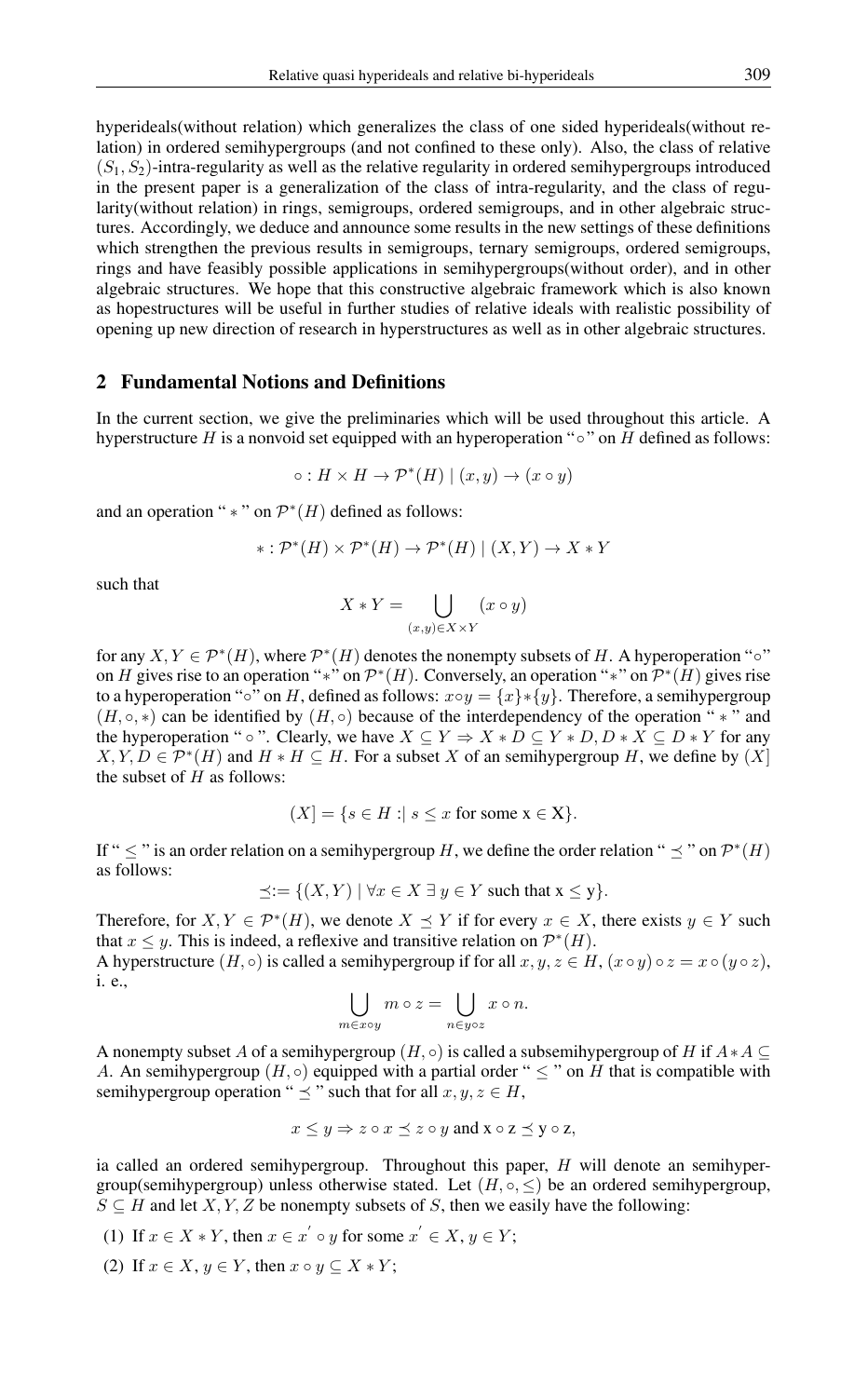- (3)  $X \subseteq (X|_S;$
- (4) If  $X \subseteq Y$ , then  $(X]_S \subseteq (Y]_S$ ;
- (5)  $(X|_S * (Y|_S \subseteq (X * Y|_S;$
- (6)  $((X|_S * (Y|_S)_{S} = (X * Y|_S);$
- (7) For every left (resp. right) S-hyperideal I of S,  $(I|_S = I;$
- $(8)$   $(X \cap Y) \subseteq (X|_S \cap (Y|_S;$
- (9)  $X \cup Y = (X|_S \cup (Y|_S;$
- (10)  $((X_S|_S)_S = (X|_S;$
- (11)  $X * (Y \cap Z) \subseteq X * Y \cap X * Z;$
- (12)  $X * (Y \cup Z) = X * Y \cup X * Z;$
- (13) If A, B are S-hyperideals of H such that  $A \cap B \neq \emptyset$ , then  $(A*B)_S$ ,  $A \cap B$  are S-hyperideals of  $H$ ;
- (14) If I is a sub-semihypergroup of H, then  $(I * s * I]$  is a I-hyperideal of H for each  $s \in H$ ;
- (15) If H is a semihypergroup and  $X, Y, Z \in \mathcal{P}^*(H)$ , then we define  $(X * Y) * Z = X * (Y * Z)$ ; and if H is an ordered semihypergroup and  $A, B \subseteq H$ , then

$$
\Big(\bigcup_{i\in I} A_i\Big)*B = \bigcup_{i\in I} (A_i*B) \text{ and } B*\Big(\bigcup_{i\in I} A_i\Big) = \bigcup_{i\in I} (B*A_i).
$$

**Definition 2.1.** Suppose that  $(H, \circ, \leq)$  is an ordered semihypergroup and  $S \subseteq H$ . Then, a nonempty subset I of H is called a right (resp., left) S-hyperideal (or relative hyperideal) of  $H$  if

- (1)  $I * S \subseteq I$ (resp.,  $S * I \subseteq I$ ); and
- (2) if  $x \in I$  and  $S \ni y \leq x$ , then  $y \in I$ , i. e., if  $[I]_S = I$ .

A subset of  $H$  which is both a right and left  $S$ -hyperideal of  $H$  is called an  $S$ -hyperideal(or relative hyperideal) of H. We observe that  $I * S \subseteq I(resp., S * I \subseteq I) \iff x \circ s \subseteq I$  $I(resp., s \circ x \subseteq I)$  for every  $x \in I$ , and every  $s \in S$ . Obviously, every right(resp., left) S-hyperideal of an ordered semihypergroup  $H$  is a sub-semihypergroup of  $H$ .

**Definition 2.2.** [\[4\]](#page-13-18) Suppose that  $(H, \circ, \leq)$  is an ordered semihypergroup and  $S_1, S_2$  are nonempty subsets of H. A nonempty subset S of H is called an  $(S_1, S_2)$ -hyperideal or a relative hyperideal of H if  $S_1 * S \subseteq S$ ,  $S * S_2 \subseteq S$  and  $S_1 \cup S_2 \ni a \leq b$  for some  $b \in S \Rightarrow a \in S$ . If  $S_1 = \emptyset$  or  $S_2 = \emptyset$ , then the  $(S_1, S_2)$ -hyperideal coincides with one sided relative hyperideal of H.

**Definition 2.3.** Suppose that  $(H, \circ, \leq)$  is an ordered semihypergroup, and let  $S \subseteq H$ . A nonempty subset  $Q$  of H is called a relative S-quasi hyperideal of H if

- (1)  $(S \ast Q]_S \cap (Q \ast S]_S \subseteq Q$ ; and
- (2)  $p \in Q$ ,  $S \ni q \leq p \Rightarrow q \in Q$ , i. e.,  $(Q|S = Q$ .

**Definition 2.4.** Suppose that  $(H, \circ, \leq)$  is an ordered semihypergroup,  $S \subseteq H$  and  $m, n$  are nonnegative integers. A nonempty subset Q of H is called a relative  $S-(m, n)$ -quasi hyperideal of  $H$  if

(1) 
$$
(S^m * Q]_S \cap (Q * S^n]_S \subseteq Q
$$
; and

(2)  $p \in Q$ ,  $S \ni q \leq p \Rightarrow q \in Q$ , i. e.,  $(Q|S = Q$ .

**Definition 2.5.** [\[4\]](#page-13-18) Suppose that  $(H, \circ, \leq)$  is an ordered semihypergroup and let  $S_1, S_2 \subseteq H$ . A nonempty subset Q of H is called a relative  $(S_1, S_2)$ -quasi hyperideal of H if

(1)  $(Q * S_2 |_{S} \cap (S_1 * Q]_{S} \subseteq Q$ , where  $S = S_1 \cup S_2$ ; and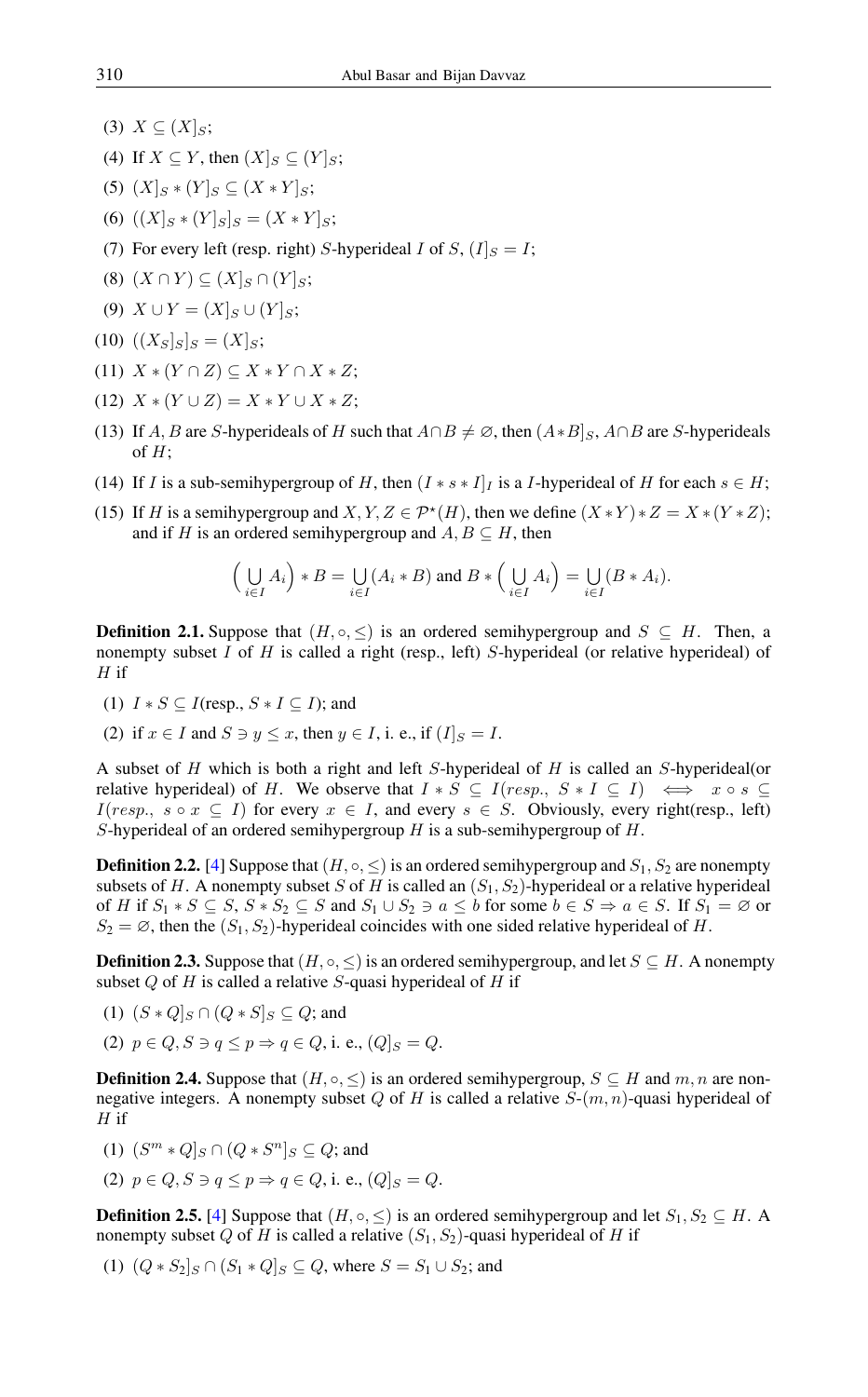(2)  $m \in Q$ ,  $S \ni n \leq m \Rightarrow n \in Q$ , i. e.,  $(Q|S = Q$ .

**Definition 2.6.** Suppose that  $(H, \circ, \leq)$  is an ordered semihypergroup and let  $S_1, S_2 \subseteq H$ . A nonempty subset Q of H is called and a relative  $(S_1, S_2)$ - $(m, n)$ -quasi hyperideal of H if

(1)  $(S_1^m * Q]_S \cap (Q * S_2^n]_S \subseteq Q$ , where  $S = S_1 \cup S_2$ , and  $m, n$  are non-negative integers; and (2)  $p \in Q$ ,  $S \ni q \leq p \Rightarrow q \in Q$ , i. e.,  $(Q|S = Q$ .

If  $S_1 = \emptyset$  or  $S_2 = \emptyset$ , then the  $(m, n)$ - $(S_1, S_2)$ -quasi hyperideal of H becomes one sided relative n right -hyperideal, i. e.,  $(\emptyset, S_2)$ - $(0, n)$ -quasi hyperideal of H or  $(S_1, \emptyset)$ - $(m, 0)$ -quasi hyperideal, i. e., one sided relative m-left hyperideal of H.

**Definition 2.7.** Let  $(H, \circ, \leq)$  be an ordered semihypergroup and let S, B be any nonempty subsets of  $H$ . Then,  $B$  is said to be a  $S$ -bi-hyperideal of  $H$  if

- (1)  $B * S * B \subseteq B$ ; and
- (2) for all  $t \in B$ ,  $S \ni g \leq t \Rightarrow g \in B$ .

**Definition 2.8.** Let  $(H, \circ, \leq)$  be an ordered semihypergroup and let S, B be any nonempty subsets of H. Then, B is said to be a  $S-(m, n)$ -bi-hyperideal of H, where  $m, n$  are nonnegative integers if

- (1)  $B^m * S * B^n \subseteq B$ ; and
- (2) for all  $t \in B$ ,  $S \ni q \leq t \Rightarrow q \in B$ .

**Definition 2.9.** [\[4\]](#page-13-18) Suppose that  $(H, \circ, \leq)$  is an ordered semihypergroup and  $S_1, S_2$  are nonempty subsets of H. Then,  $S(\neq \emptyset)$  is called an  $(S_1, S_2)$ -bi-hyperideal or a relative bi-hyperideal of H if

- (1)  $S * (S_1 \cup S_2) * S = S * S_1 * S \cup S * S_2 * S \subseteq S$ ; and
- (2) for all  $s \in S$ ,  $S_1 \cup S_2 \ni k \leq s \Rightarrow k \in S$ .

**Definition 2.10.** Suppose that  $(H, \circ, \leq)$  is an ordered semihypergroup,  $S_1, S_2$  are nonempty subsets of H and  $m, n$  are non-negative integers. Then, a nonempty subset B of H is called an  $(S_1, S_2)$ - $(m, n)$ -bi-hyperideal or a relative bi-hyperideal of H if

- (1)  $B^m * (S_1 \cup S_2) * B^n = B^m * S_1 * B^n \cup B^m * S_2 * B^n \subseteq B$ ; and
- (2) for all  $s \in B$ ,  $S_1 \cup S_2(=S) \ni k \leq s \Rightarrow k \in S$ , i. e.,  $(B|_S = B$ .

We denote an  $(S_1, S_2)$ -bi-hyperideal  $B_R(s)$  and  $(S_1, S_2)$ -quasi hyperideal  $Q_R(s)$  of H generated by an element s of H as follows:  $B_R(s) = (s \cup s^2 \cup s * S * s]_S$  and  $Q_R(s) = (s \cup ((s * S_2]_S \cap S_1))$  $(S_1 * s|_S)|_S$  respectively, where  $S = S_1 \cup S_2$ .

**Definition 2.11.** [\[4\]](#page-13-18) Suppose that  $(H, \circ, \leq)$  is an ordered semihypergroup and  $S_1, S_2 \subseteq H$ . Then H is called  $(S_1, S_2)$ -regular (or relative regular) if for every  $s \in S$ , there exist  $k \in S_1 \cup S_2$  such that  $\{s\} \preceq s \circ k \circ s$ . Equivalently: for all  $B \subseteq S$ ,  $B \subseteq (S * B^2 * S]_S$ . Equvalently:

- (1)  $s \in (s * S * s]_S$  for all  $s \in S = S_1 \cup S_2$ ; and
- (2)  $B \subseteq (B * S * B]_S$  for all  $B \subseteq S$ .

**Definition 2.12.** Suppose that  $(H, \circ, \leq)$  is an ordered semihypergroup and  $S \subset H$ . Then, H is called S-intra-regular (or relative intra-regular) if for every  $g \in S$ , there exist  $a, b \in S$  such that  $\{g\} \preceq (a \circ g) * (g \circ b)$ , that is, for every  $g \in S$ , there exist  $a, b, c \in S$  such that  $c \in (a \circ g) * (g \circ b)$ and  $g \leq c$ . Equivalently: For all  $B \subseteq S$ ,  $B \subseteq (S * B^2 * S]_S$ .

**Definition 2.13.** Suppose that  $(H, \circ, \leq)$  is an ordered semihypergroup and  $S_1, S_2 \subseteq H$ . Then, H is said to be  $(S_1, S_2)$ -intra-regular if for every  $s \in S_1 \cup S_2$ ,  $\exists s_1, s_2 \in S = S_1 \cup S_2$  such that  $\{s\} \preceq s_1 \circ s^2 \circ s_2$ . Equivalently: For all  $B \subseteq S = S_1 \cup S_2$ ,  $B \subseteq (S * B^2 * S]_S$ .

If  $S_1 = \emptyset$  or  $S_2 = \emptyset$ , then H is said to be  $(\emptyset, S_2)$ -intra-regular or  $(S_1, \emptyset)$ -intra-regular.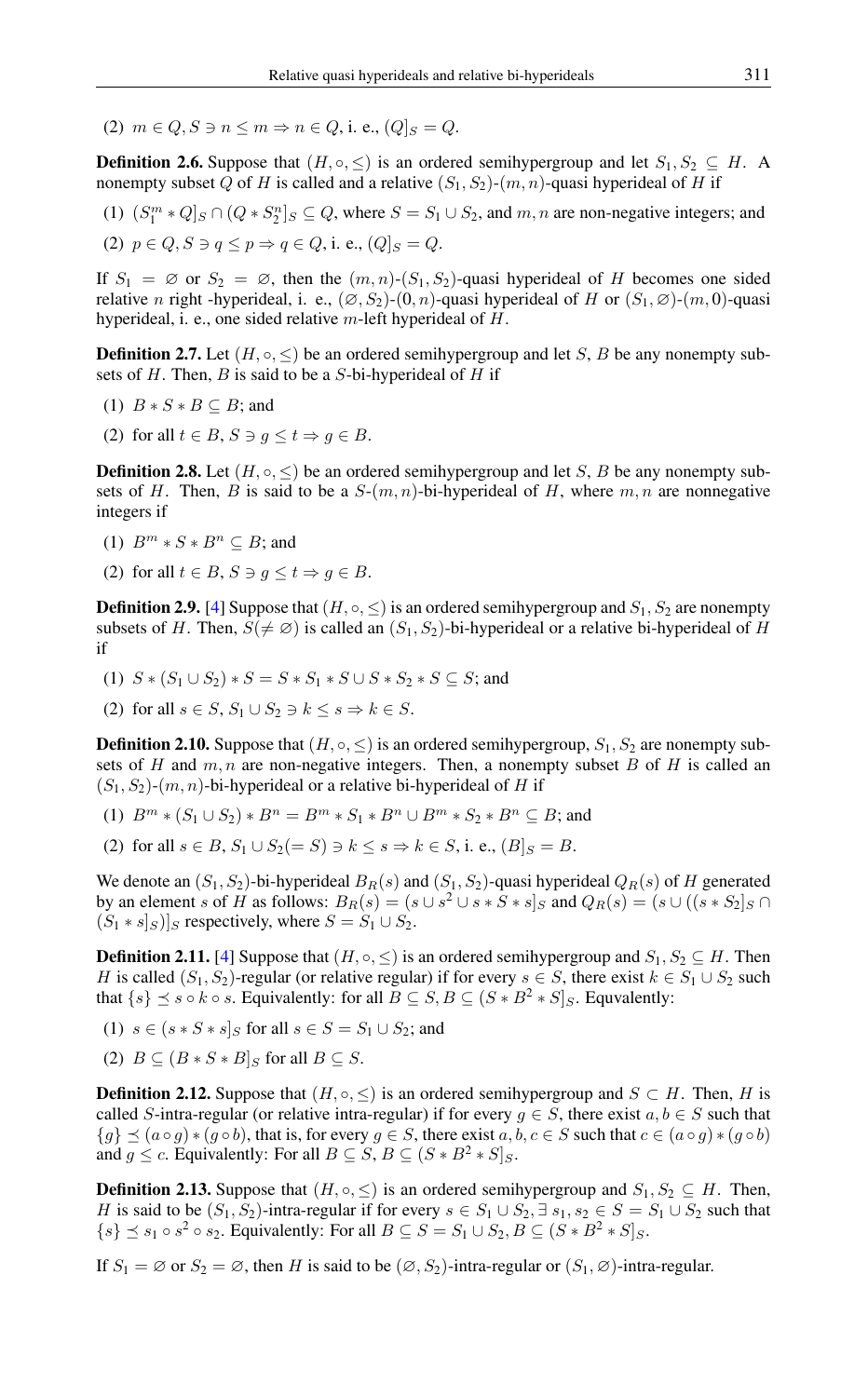**Definition 2.14.** A nonempty subset Q of an ordered semihypergroup  $(H, \circ, \leq)$  has the  $(S_1, S_2)$ - $(m, n)$ -intersection property if Q is the intersection of a  $(S_1, \emptyset)$ - $(m, 0)$  left quasi hyperideal and a  $(\emptyset, S_2)$ - $(0, n)$  right quasi hyperideal of H.

From the definitions, it is clear that, relative ordered hyperideals, relative ordered bi-hyperideals, relative ordered quasi-hyperideals, relative ordered intra-regularity and relative ordered regularity of  $H$  is a generalization of hyperideals, bi-hyperideals, quasi-hyperideals, intra-regularity and regularity of H (without relation and without order), respectively.

# 3 Relative  $(m, n)$ -quasi hyperideals of ordered semihypergroups

We start with the following:

**Lemma 3.1.** *Suppose that*  $(H, \circ, \leq)$  *is an ordered semihypergroup and*  $S \subseteq H$ *. For a nonempty subset* G *of* S*, the following nonempty subset*

$$
Q = (G \cup ((G * S)_{S} \cap (S * G)_{S})]_{S}
$$

*of* H *is the relative* S*-quasi hyperideal of* H *generated by* G*.*

*Proof.* We have

$$
(Q * S]_S \cap (S * Q]_S \subseteq Q
$$
; and

$$
Q * S = (G \cup ((G * S]_S \cap (S * G]_S)]_S * S
$$
  
\n
$$
= (G \cup ((G * S]_S \cap (S * G]_S)]_S * (S]_S
$$
  
\n
$$
\subseteq (G \cup (G * S]_S]_S * (S]_S
$$
  
\n
$$
\subseteq ((G \cup (G * S]_S) * S]_S
$$
  
\n
$$
= (G * S \cup (G * S]_S]_S
$$
  
\n
$$
= ((G * S]_S)_S
$$
  
\n
$$
= (G * S]_S.
$$

Then, we conclude that

$$
(Q * S]_S \subseteq ((G * S]_S]_S = (G * S]_S.
$$

In a similar fashion, we obtain  $(S * Q]_S \subseteq (S * G]_S$ . Therefore, we have

$$
(Q * S]_S \cap (S * Q]_S \subseteq (G * S]_S \cap (S * G]_S
$$
  
\n
$$
\subseteq G \cup ((G * S]_S \cap (S * G]_S)
$$
  
\n
$$
\subseteq (G \cup ((G * S]_S \cap (S * G]_S)]_S = Q.
$$

Further, we obtain  $(Q|_S = Q)$ . In fact, as  $Q = (I|_S \text{ for some } I \subseteq S)$ , we get

$$
(Q]_S = ((I]_S]_S = (I]_S = Q.
$$

Finally, if M is a relative quasi hyperideal of H such that  $X \subseteq M$ , then we have

$$
Q = (G \cup ((G * S)_{S} \cap (S * G)_{S})]_{S} \subseteq (M \cup ((M * S)_{S} \cap (S * M)_{S})]_{S} = (M)_{S} = M.
$$

This completes the proof.

**Lemma 3.2.** *Suppose that*  $(H, \circ, \leq)$  *is an ordered semihypergroup and*  $S \subseteq H$ *. Let for every relative* S*-right hyperideal* R *and every relative left hyperideal* L *and relative quasi-hyperideal* Q *of* H*, we have*

$$
R \cap Q \cap L \subseteq (L \ast Q \ast R]_S.
$$

*Then,* H *is* S*-intra-regular.*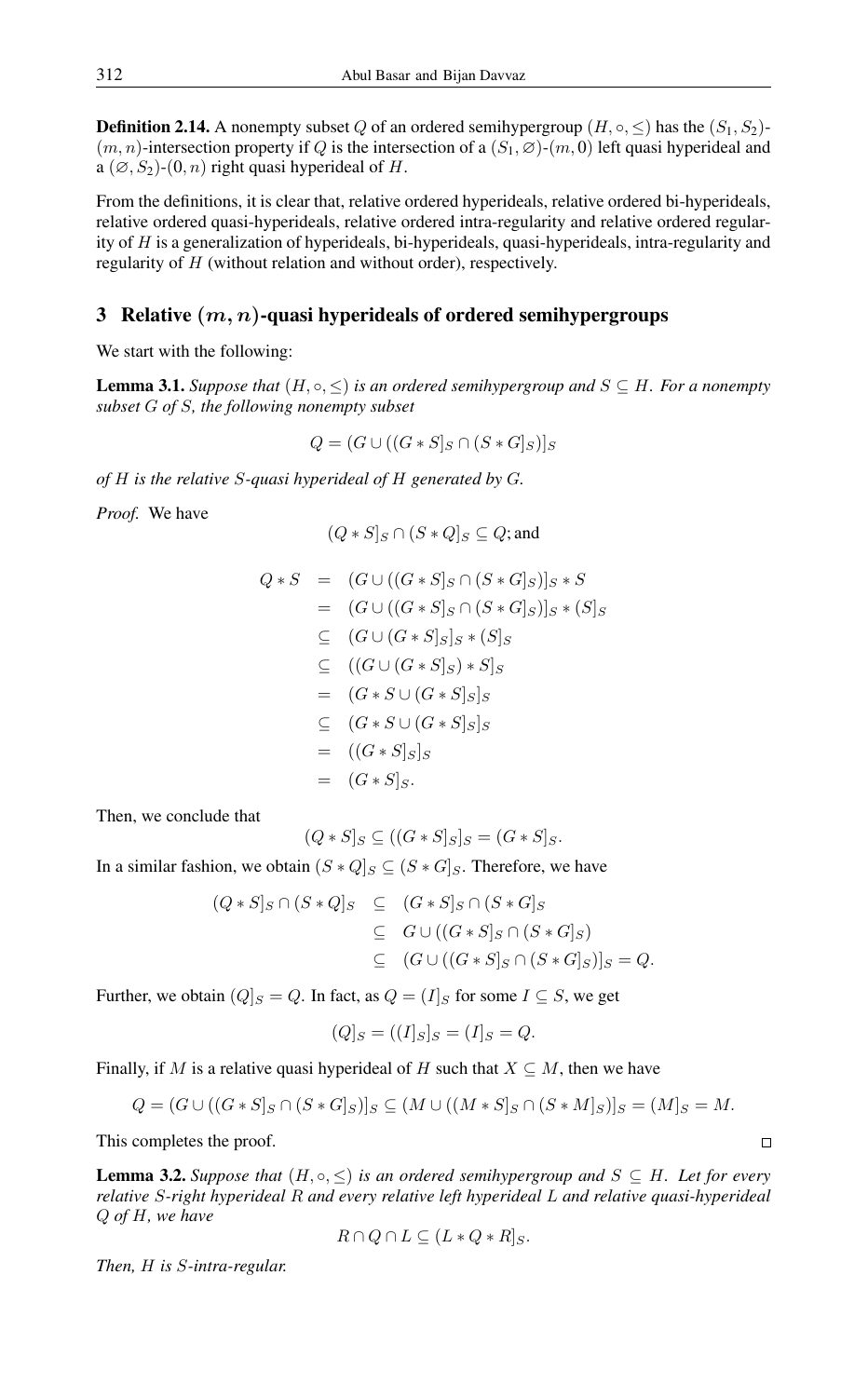*Proof.* Let  $R \subseteq S$ . If  $R = \emptyset$ , then obviously,  $R \subseteq (S * R^2 * S]_S$ . Suppose that  $R \neq \emptyset$ . Let us denote by  $Q_r(R)$ ,  $Q_l(R)$ ,  $Q_q(R)$ , the relative S-right hyperideal, relative S-left hyperideal and the relative S-quasi hyperideal of  $H$ , respectively, generated by  $R$ . Then, by the given assumption, we have

$$
R \subseteq Q_r(R) \cap Q_q(R) \cap Q_l(R)
$$
  
\n
$$
\subseteq (Q_l(R) * Q_q(R) * Q_r(R)]_S
$$
  
\n
$$
= ((R \cup S * R]_S * (R \cup ((R * S]_S \cap (S * R]_S))_S * (R \cup R * S]_S)_S
$$
  
\n
$$
= ((R \cup S * R) * (R \cup ((R * S]_S \cap (S * R]_S)) * (R \cup R * S)]_S
$$
  
\n
$$
\subseteq ((R \cup S * R) * (R \cup (R * S]_S) * (R \cup R * S)]_S
$$
  
\n
$$
= ((R^2 \cup S * R^2 \cup R * (R * S]_S) \cup S * R * (R * S]_S) * (R \cup R * S)]_S
$$

Since

$$
R * (R * S]_S \subseteq (R]_S * (R * S]_S \subseteq (R^2 * S]_S,
$$

and

$$
S * R * (R * S]_S \subseteq (S * R]_S * (R * S]_S \subseteq (S * R^2 * S]_S,
$$

we obtain the following:

$$
R \subseteq ((R^2 \cup S * R^2 \cup (R^2 * S)_S \cup (S * R^2 * S)_S) * (R \cup R * S)]_S
$$
  
=  $(R^3 \cup S * R^3 \cup (R^2 * S)_S * R \cup (S * R^2 * S)_S * R \cup R^3 * S \cup S * R^3 * S \cup (R^2 * S)_S * R * S \cup (S * R^2 * S]_S * R * S]_S.$ 

As

$$
(R^2 * S]_S * R \subseteq (R^2 * S]_S * (R]_S \subseteq (R^2 * S * R]_S \subseteq (R^2 * S]_S,
$$
  

$$
(S * R^2 * S]_S * R \subseteq (S * R^2 * S]_S * (R]_S \subseteq (S * R^2 * S * R]_2 \subseteq (S * R^2 * S]_S,
$$
  

$$
(R^2 * S]_S * R * S \subseteq (R^2 * S]_S * (R * S]_S \subseteq (R^2 * S * R * S]_S \subseteq (R^2 * S]_S,
$$

and

$$
(S * R2 * S]_S * R * S \subseteq (S * R2 * S]_S * (R * S]_S
$$
  
\n
$$
\subseteq (S * R2 * S * R * S]_S
$$
  
\n
$$
\subseteq (S * R2 * S]_S,
$$

we receive

$$
R \subseteq (R^3 \cup S * R^2 * S \cup (R^2 * S]_S \cup (S * R^2 * S]_S]_S
$$
  
= 
$$
(R^3 \cup (S * R^2 * S]_S \cup (R^2 * S]_S]_S.
$$

As  $R^3 \subseteq R^2 * S \subseteq (R^2 * S]_S$ , we receive

$$
R \subseteq ((S * R^2 * S]_S \cup (R^2 * S]_S]_S,
$$

therefore, we have

$$
R^2 \subseteq R * ((S * R^2 * S]_S \cup (R^2 * S]_S]_S
$$
  
\n
$$
\subseteq (R]_S * ((S * R^2 * S]_S \cup (R^2 * S]_S]_S
$$
  
\n
$$
\subseteq (R * ((S * R^2 * S]_S \cup (R^2 * S]_S)]_S
$$
  
\n
$$
= (R * (S * R^2 * S]_S \cup R * (R^2 * S]_S]_S
$$
  
\n
$$
\subseteq ((R]_S * (S * R^2 * S]_S \cup (R]_S * (R^2 * S]_S *]_S
$$
  
\n
$$
\subseteq ((R * S * R^2 * S]_S \cup (R^3 * S]_S]_S
$$
  
\n
$$
\subseteq ((S * R^2 * S]_S)
$$
  
\n
$$
= (S * R^2 * S]_S,
$$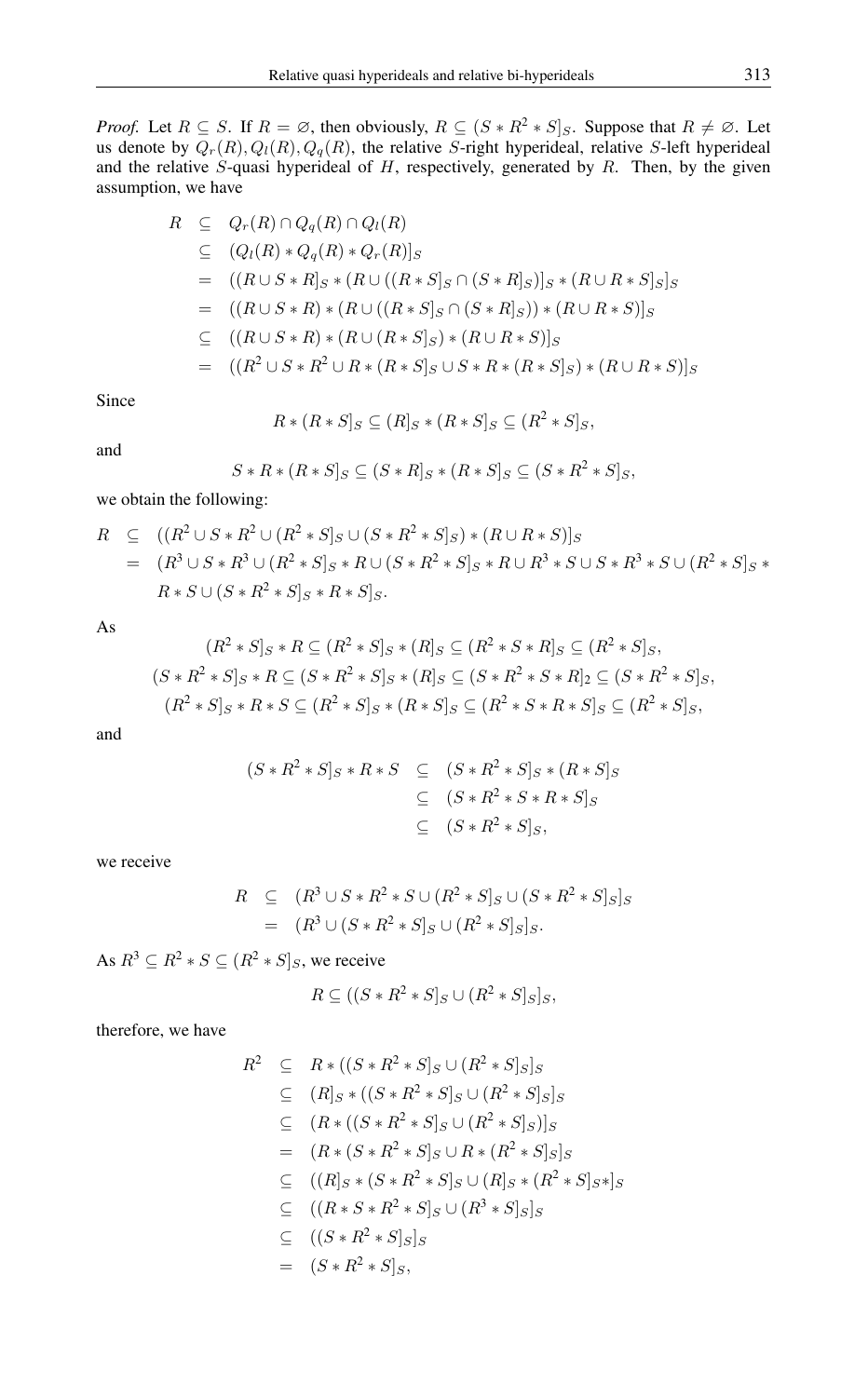$$
R^2 * S \subseteq (S * R^2 * S]_S * S
$$
  
=  $(S * R^2 * S]_S * (S]_S$   
 $\subseteq (S * R^2 * S^2]_S$   
 $\subseteq (S * R^2 * S]_S$ ,

and

$$
(R^2 * S]_S \subseteq ((S * R^2 * S]_S]_S = (S * R^2 * S]_S.
$$

This yields that

$$
R \subseteq ((S * R2 * S]_S \cup (R2 * S]_S]_S = ((S * R2 * S]_S]_S = (S * R2 * S]_S.
$$

Hence,  $H$  is  $S$ -intra-regular.

<span id="page-6-0"></span>**Lemma 3.3.** Suppose that  $(H, \circ, \leq)$  is an ordered semihypergroup and  $\{S_i \mid i \in I\}$  is a nonempty *family of hypersubsets of* H*. Then,* T  $\bigcap_{i\in I} S_i = \emptyset$  or  $\bigcap_{i\in I} S_i$  is a nonempty hypersubset of H.

*Proof.* It is straightforward.

<span id="page-6-1"></span>**Lemma 3.4.** Suppose that  $(H, \circ, \leq)$  is an ordered semihypergroup and  $S \subseteq H$ . Then,  $S^m \subseteq S$ *for all nonnegative integer* m*.*

*Proof.* It is straightforward.

**Lemma 3.5.** *Suppose that*  $(H, \circ, \leq)$  *is an ordered semihypergroup, and let*  $S_1, S_2 \subseteq H$ ,  $A_1, A_2 \subseteq$  $A ⊆ S = S<sub>1</sub> ∪ S<sub>2</sub>$ *. Further suppose that Q is an*  $(m, n)$ - $(S<sub>1</sub>, S<sub>2</sub>)$ -quasi hyperideal of H. Then,  $A \cap Q = \emptyset$  or  $A \cap Q$  is  $(m, n)$ - $(A_1, A_2)$ -quasi hyperideal of A, where  $m, n$  are nonnegative *integers.*

*Proof.* Suppose that  $A \cap Q \neq \emptyset$ . Since,  $Q \subseteq H$ ,  $A \subseteq S \subseteq H$ ;  $Q$ ,  $A \neq \emptyset$ . Therefore,  $A \cap Q$  is a nonempty subset of  $A = A_1 \cup A_2 \subseteq S = S_1 \cup S_2$ . Therefore, we obtain

$$
(A_1^m * (A \cap Q)_A \cap ((A \cap Q) * A_2^n)_A \cap A \subseteq A \cap (A_1^m * Q)_A \cap (Q * A_2^n)_A
$$
  
\n
$$
\subseteq A \cap (S_1^m * Q]_S \cap (Q * S_2^n)_S
$$
  
\n
$$
\subseteq A \cap Q.
$$

and

$$
(A \cap Q]_S \cap A \subseteq A \cap (A]_S \cap (Q]_S \subseteq A \cap (Q]_S = A \cap Q.
$$

Hence,  $A \cap Q$  is an ordered  $(m, n)$ - $(A_1, A_2)$ -quasi hyperideal of A.

**Proposition 3.6.** *Suppose that*  $(H, \circ, \leq)$  *is an ordered semihypergroup,*  $S_1, S_2 \subseteq H$ ,  $S = S_1 \cup S_2$ and  $\{Q_i \mid i \in I\}$  is a nonempty family of  $(S_1, S_2)$ -quasi hyperideals of H. Then,  $\bigcap Q_i = \emptyset$  or  $\bigcap Q_i$  is  $(S_1, S_2)$ - $(m, n)$ -quasi hyperideal of H, where  $m, n$  are nonnegative integer. i∈I Qi *is* (S1, S2)*-*(m, n)*-quasi hyperideal of* H*, where* m, n *are nonnegative integers.*

*Proof.* Let  $\bigcap_{i \in I} Q_i \neq \emptyset$ . By Lemma [3.3,](#page-6-0) we have  $\bigcap_{i \in I} Q_i$  is a nonempty hypersubset of H. For all  $i \in I$ , we obtain

$$
(S_1^m * (\bigcap_{i \in I} Q_i)]_S \cap ((\bigcap_{i \in I} Q_i) * S_2^n]_S \subseteq (S_1^m * Q_i]_S \cap (Q_i * S_2^n]_S \subseteq Q_i.
$$

Therefore, we receive

$$
(S_1^m * (\bigcap_{i \in I} Q_i)]_S \cap ((\bigcap_{i \in I} Q_i) * S_2^n]_S \subseteq \bigcap_{i \in I} Q_i,
$$

and

$$
(\bigcap_{i\in I} Q_i]_S\subseteq \bigcap_{i\in I} (Q_i]_S=\bigcap_{i\in I} Q_i.
$$

Hence,  $\bigcap_{i \in I} Q_i$  is  $(S_1, S_2)$ - $(m, n)$  quasi hyperideal of H.

 $\Box$ 

 $\Box$ 

 $\Box$ 

 $\Box$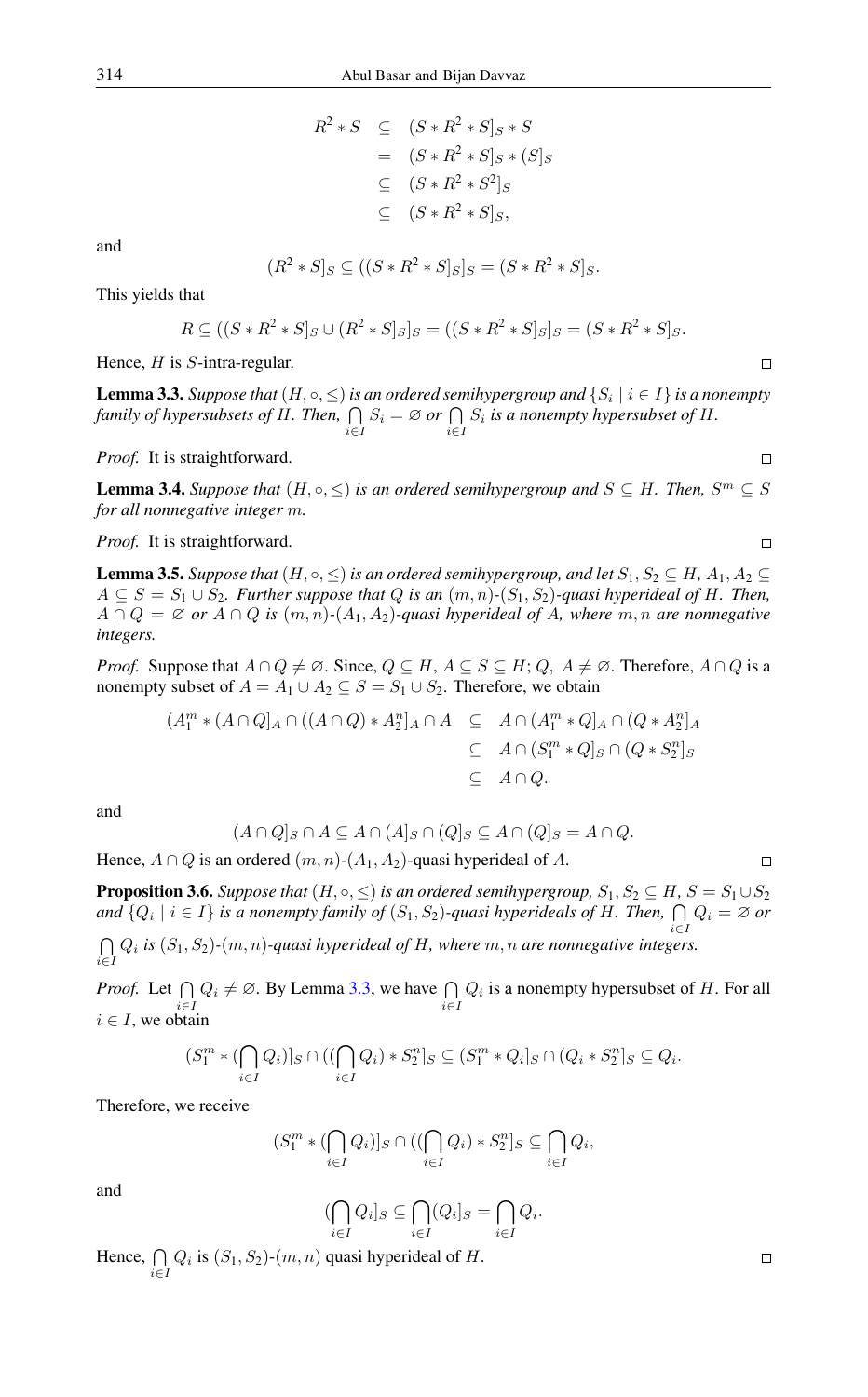**Theorem 3.7.** *Suppose that*  $(H, \circ, \leq)$  *is an ordered semihypergroup, and*  $S_1, S_2 \subseteq H$ ,  $S =$ S<sup>1</sup> ∪ S2*. Then the following assertions are true:*

- *(1) Suppose that*  $\{L_i \mid i \in I\}$  *is a nonempty family of*  $(S_1, \emptyset)$ *-*(*m, 0) left hyperideal of H. Then,*  $\bigcap$  $\bigcap_{i\in I} L_i = \emptyset$  or  $\bigcap_{i\in I} L_i$  is  $(S_1, \emptyset)$ *-*(*m, 0) left hyperideal of H.*
- *(2) Suppose that*  ${R_i \mid i \in I}$  *is a nonempty family of*  $(\emptyset, S_2)$ - $(0, n)$  *right hyperideal of H. Then,*  $\bigcap$  $\bigcap_{i\in I} R_i = \emptyset$  or  $\bigcap_{i\in I} R_i$  is  $(\emptyset, S_2)$ - $(0, n)$  right hyperideal of H.

*Proof.* (1) Suppose that  $\{L_i \mid i \in I\}$  is a nonempty family of  $(S_1, \emptyset)$ - $(m, o)$  left hyperideal of H and  $\bigcap L_i \neq \emptyset$ . By Lemma [3.3,](#page-6-0)  $\bigcap$  $\bigcap_{i\in I} L_i$  is a nonempty hypersubset of H. For all  $i \in I$ , we obtain

$$
S_1^m * (\bigcap_{i \in I} L_i) \subseteq S_1^m * L_i \subseteq L_i.
$$

Therefore,  $S_1^m * (\bigcap$  $\bigcap_{i\in I} L_i) \subseteq \bigcap_{i\in I}$  $\bigcap_{i\in I} L_i$ , and  $\bigcap_{i\in I}$  $\bigcap_{i\in I} L_i$   $\subseteq \bigcap_{i\in I}$  $\bigcap_{i\in I} (L_i]_S = \bigcap_{i\in I}$  $\bigcap_{i\in I} L_i$ . Hence,  $\bigcap_{i\in I} L_i$  is  $(S_1, \emptyset)$ - $(m, 0)$  left hyperideal of H.

(2) Similarly, one can prove that  $\bigcap_{i \in I} R_i$  is  $(\emptyset, S_2)$ - $(0, n)$  right hyperideal of H.

<span id="page-7-0"></span>**Lemma 3.8.** *Suppose that*  $(H, \circ, \leq)$  *is an ordered semihypergroup, and*  $S_1, S_2 \subseteq H, S = S_1 \cup S_2$ *, and* Q *is a nonempty subset of* H*. Then the following assertions are true:*

- (1)  $(S_1^m * Q]_S$  *is*  $(S_1, \emptyset)$ - $(m, 0)$  *left hyperideal of H*.
- (2)  $(Q * S_2^n]$  *is*  $(\emptyset, S_2)$ - $(0, n)$  *right hyperideal of H*.

*Proof.* By Lemma [3.4,](#page-6-1) we receive

$$
(S_1^m * Q]_S * (S_1^m * Q]_S \subseteq ((S_1^m * Q) * (S_1^m * Q)]_S
$$
  
\n
$$
\subseteq ((S_1^m * S_1) * S_1^m * Q]_S
$$
  
\n
$$
\subseteq (S_1 * (S_1 * S_1^{m-1} * Q)]_S
$$
  
\n
$$
= ((S_1 * S_1) * (S_1^{m-1} * Q)]_S
$$
  
\n
$$
\subseteq (S_1 * (S_1^{m-1} * Q)]_S
$$
  
\n
$$
= ((S_1 * S_1^{m-1}) * Q]_S
$$
  
\n
$$
= (S_1^m * Q]_S.
$$

Therefore,  $(S_1^m * Q]_S$  is a nonempty subset of H. We observe that

$$
S_1^m * (S_1^m * Q]_S \subseteq (S_1 * S_1^{m-1} * Q]_S
$$
  
=  $(S_1]_S * (S_1 * S_1^{m-1} * Q]_S$   
 $\subseteq (S_1 * (S_1 * S_1^{m-1} * Q)]_S$   
=  $((S_1 * S_1) * (S_1^{m-1} * Q)]_S$   
 $\subseteq (S_1 * (S_1^{m-1} * Q)]_S$   
=  $((S_1 * S_1^{m-1}) * Q]_S$   
=  $(S_1^m * Q]_S$ ,

and  $((S_1^m * Q]_S]_S = (S_1^m * Q]_S$ . Hence,  $(S_1^m * Q]_S$  is  $(S_1, \emptyset)$ - $(m, 0)$ - left hyperideal of H. (2). In a similar fashion, one can prove that  $(Q * S_2^n]_S$  is  $(\emptyset, S_2)$ - $(0, n)$  right hyperideal of H.

<span id="page-7-1"></span>**Lemma 3.9.** *Suppose that*  $(H, \circ, \leq)$  *is an ordered semihypergroup, and*  $S_1, S_2 \subseteq H$ ,  $S = S_1 \cup S_2$ *. Then the following assertions are true:*

*(1) Every*  $(S_1, \emptyset)$ *-*(m, 0) *left hyperideal of H is*  $(S_1, S_2)$ *-*(m, n)*-quasi hyperideal of H for all positive integers* m, n*.*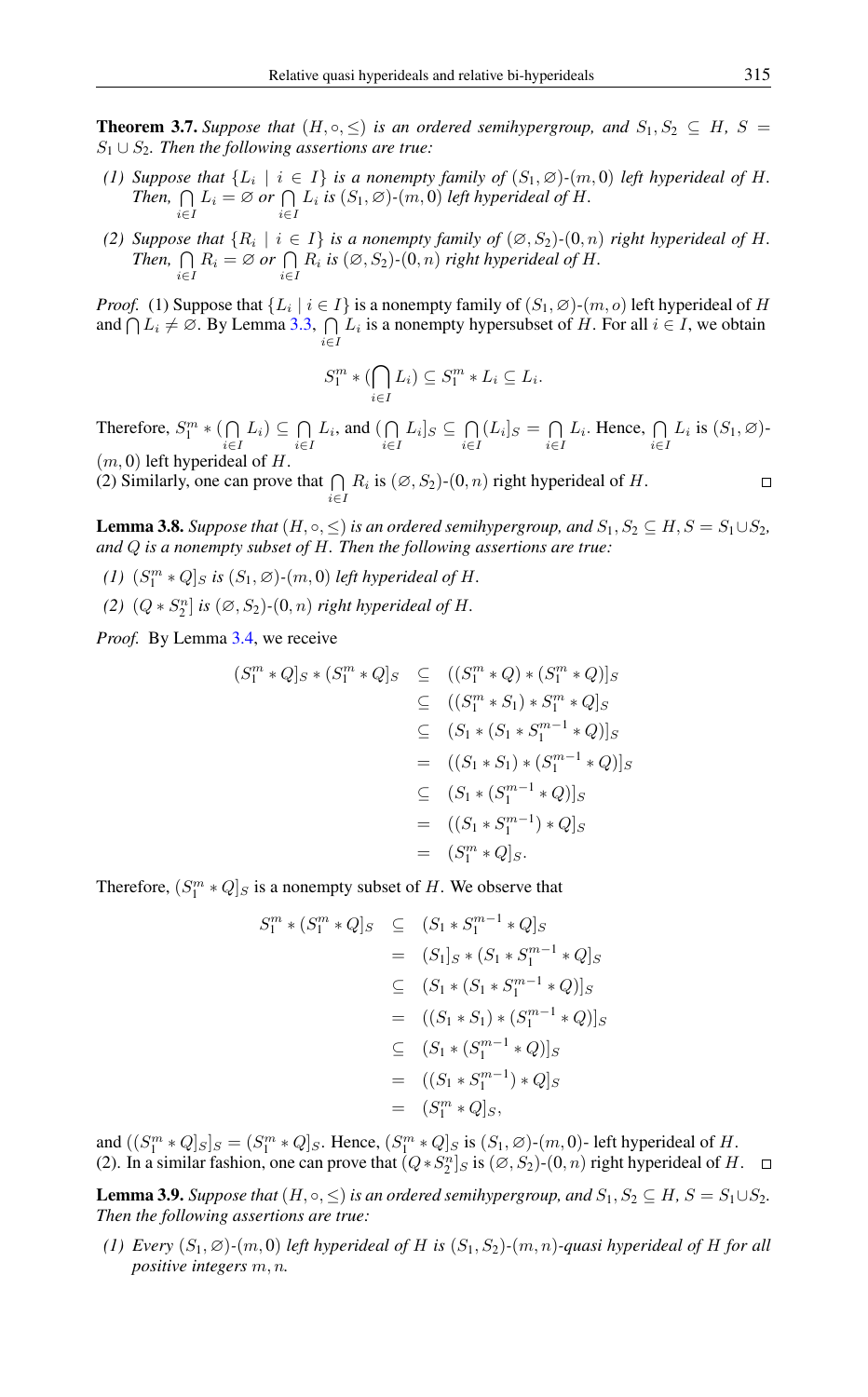(2) *Every*  $(\emptyset, S_2)$ - $(0, n)$  *right hyperideal of H is*  $(S_1, S_2)$ - $(m, n)$ -quasi *hyperideal of H for all positive integers* m, n*.*

*Proof.* (1) Suppose that L is  $(S_1, \emptyset)$ - $(m, 0)$  left hyperideal of H. Then, L is a nonempty hypersubset of H. Therefore,

$$
(S_1^m * L]_S \cap (L * S_2^n]_S \subseteq (S_1^m * L]_S \subseteq (L]_S \subseteq L.
$$

Hence, L is  $(S_1, S_2)$ - $(m, n)$  quasi-hyperideal of H for all positive integers  $m, n$ . (2) In a similar vein, one can prove that every  $(\emptyset, S_2)$ - $(0, n)$  right quasi hyperideal of H is  $(S_1, S_2)$ - $(m, n)$  quasi hyperideal of H for all nonnegative integers  $m, n$ .  $\Box$ 

<span id="page-8-1"></span>**Theorem 3.10.** *Suppose that*  $(H, \circ, \leq)$  *is an ordered semihypergroup,*  $S_1, S_2 \subseteq H, S = S_1 \cup S_2$ . *Let* L *be*  $(S_1, \emptyset)$ - $(m, 0)$  *quasi hyperideal of H and R be an*  $(\emptyset, S_2)$ - $(0, n)$  *right quasi hyperideal of* H. Then,  $L \cap R = \emptyset$  *or*  $L \cap R$  *is*  $(S_1, S_2)$ *-* $(m, n)$  *quasi hyperideal of* H.

*Proof.* Suppose that  $L \cap R \neq \emptyset$ . Then,  $L \cap R$  is the nonempty hypersubset of H. Therefore,

$$
(S_1^m * (L \cap R)]_S \cap ((L \cap R) * S_2^n]_S \subseteq (S_1^m * L]_S \cap (R * S_2^n]_S
$$
  
\n
$$
\subseteq (L]_S \cap (R]_S
$$
  
\n
$$
= L \cap R,
$$

and  $(L \cap R] \subseteq (L \cap (R) = L \cap R$ . Hence,  $L \cap R$  is  $(S_1, S_2)$ - $(m, n)$  quasi hyperideal of H.  $\Box$ 

<span id="page-8-0"></span>**Theorem 3.11.** *Suppose that*  $(H, \circ, \leq)$  *is an ordered semihypergroup,*  $S_1, S_2 \subseteq H, S = S_1 \cup S_2$ *.* Let  $Q$  *be an*  $(S_1, S_2)$ - $(m, n)$  *quasi hyperideal of H. Then the following assertions are true:* 

*(1) Q* has the  $(S_1, S_2)$ - $(m, n)$  intersection property;

$$
(2) (Q \cup S_1^m * Q]_S \cap (Q \cup Q * S_2^n]_S = Q;
$$

 $(3)$   $(S_1^m * Q]_S \cap (Q \cup Q * S_2^n]_S \subseteq Q;$ 

 $(4)$   $(Q ∪ S<sub>1</sub><sup>m</sup> * Q]<sub>S</sub> ∩ (Q * S<sub>2</sub><sup>n</sup>)<sub>S</sub> ⊆ Q.$ 

*Proof.* (1)  $\Rightarrow$  (2). Suppose that Q has  $(S_1, S_2)$ - $(m, n)$  intersection property. As,

$$
Q \subseteq Q \cup (S_1^m * Q]_S = (Q]_S \cup (S_1^m * Q] = (Q \cup S_1^m * Q],
$$

and

$$
Q \subseteq Q \cup (Q * S_2^n | S = (Q]_S \cup (Q * S_2^n | S = (Q \cup Q * S_2^n | S,
$$

we obtain

$$
Q\subseteq (Q\cup S^m_1*Q]_S(Q\cup Q*S^n_2]_S.
$$

As, Q has the  $(S_1, S_2)$ - $(m, n)$ -intersection property, there exists  $(S_1, \emptyset)$ - $(m, 0)$  left quasi hyperideal of H and  $(\emptyset, S_2)$ - $(0, n)$  right quasi hyperideal R of H such that  $Q = L \cap R$ . Therefore,  $Q \subseteq L$  and  $Q \subseteq R$ , thus

$$
(S_1^m * Q]_S \subseteq (S_1^m * L]_S \subseteq (L]_S = L,
$$

and

$$
(Q * S_2^m]_S \subseteq (R * S_2^n]_S \subseteq (R]_S = R.
$$

Therefore,

$$
(Q \cup S_1^m * Q]_S = (Q]_S \cup (S_1^m * Q]_S = Q * \cup (S_1^m * Q]_S \subseteq L
$$

and

$$
(Q \cup Q \ast S_2^n]_S = (Q]_S \cup (Q \ast S_2^n]_S = Q \cup (Q \ast S_2^n]_S \subseteq R.
$$

So,

$$
(Q \subseteq S_1^m * Q]_S \cap (Q \cup Q * S_2^n]_S \subseteq L \cap R = Q.
$$

Hence,

$$
(Q \cup S_1^m * Q]_S \cap (Q \cup Q * S_2^n]_S = Q.
$$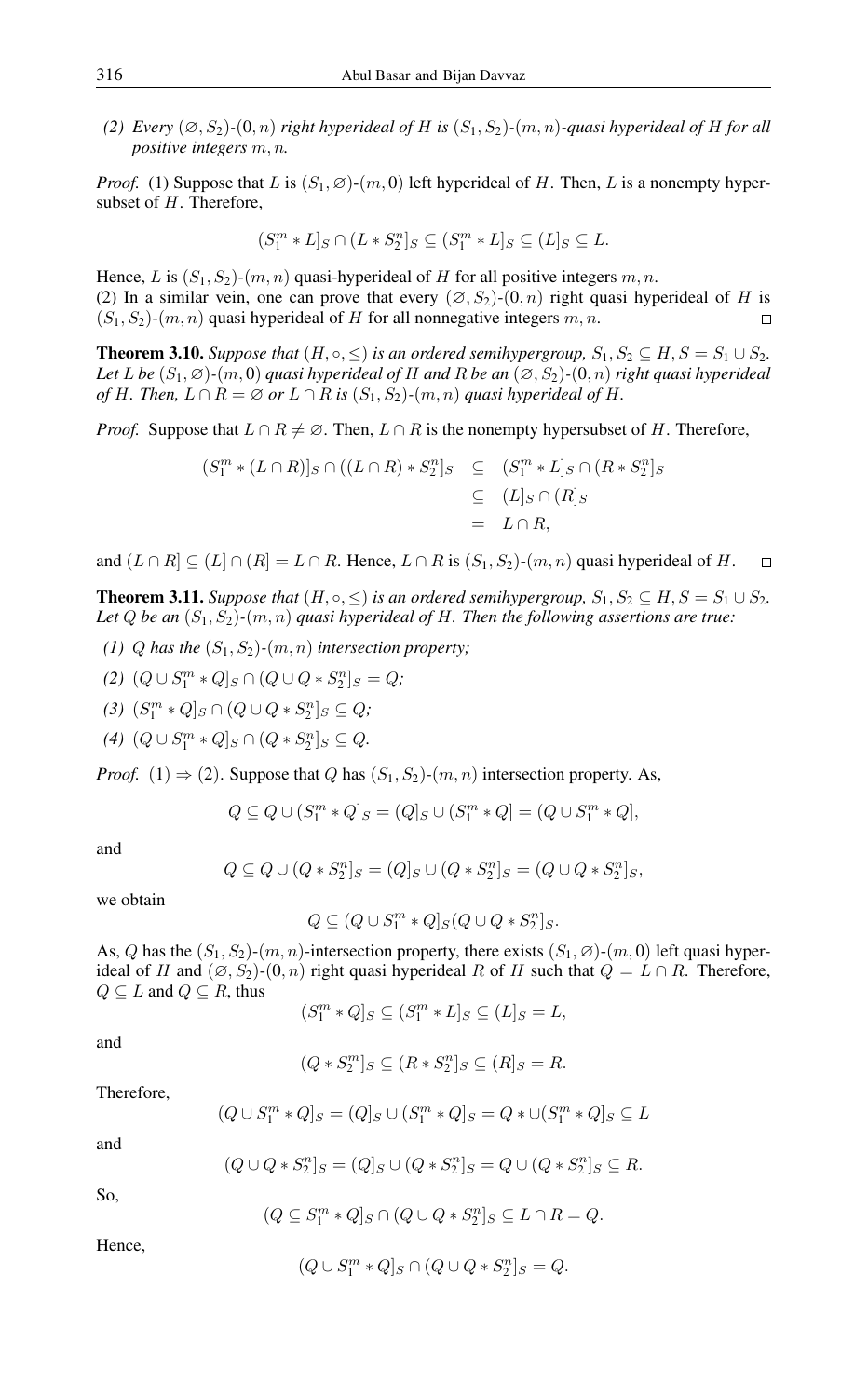$(2) \Rightarrow (1)$ . Suppose that

$$
(Q \cup S_1^m * Q]_S \cap (Q \cup Q * S_2^n]_S = Q.
$$

We will prove that  $(Q \cup S_1^m * Q]_S$  is an  $(S_1, \emptyset)$ - $(m, 0)$  left quasi hyperideal of H and  $(Q \cup Q * S_2^n]_S$ is an  $(\emptyset, S_2)$ - $(0, n)$  right quasi hyperideal of H. By Lemma [3.8,](#page-7-0) we receive  $(S_1^m * Q]_S$  is an  $(S_1, \emptyset)$ - $(m, 0)$  left quasi hyperideal of H and  $(Q*S_2^n]_S$  is an  $(\emptyset, S_2)$ - $(0, n)$  right quasi hyperideal of H, and therefore,  $(S_1^m)_S$  and  $(Q * S_2^n)_S$  are nonempty subsets of H. We have

$$
(Q \cup S_1^m * Q]_S * (Q \cup S_1^m * Q]_S
$$
  
=  $(Q \cup (S_1^m * Q]_S) * (Q \cup (S_1^m * Q]_S)$   
=  $Q * Q \cup (S_1^m * Q]_S \cup Q * (S_1^m * Q]_S \cup (S_1^m * Q]_S * (S_1^m * Q]_S$   
 $\subseteq Q * Q \cup (S_1^m * Q]_S * (Q]_S \cup (S_1]_S * (S_1^m * Q]_S \cup (S_1^m * Q]_S * (S_1^m * Q]_S$   
 $\subseteq Q * Q \cup (S_1^m * Q * Q]_S \cup (S_1 * S_1^m * Q]_S \cup (S_1^m * Q * S_1^m * Q]_S$   
 $\subseteq Q \cup (S_1^m * Q]_S \cup (S_1^m * Q]_S \cup (S_1^m * Q]_S$   
=  $Q \cup (S_1^m * Q]_S$   
=  $(Q \cup S_1^m * Q]_S$ .

Therefore,  $(Q \cup S_1^m * Q]_S$  is a nonempty hypersubset of H. Thus, we have

$$
S_1^m * (Q \cup S_1^m * Q]_S = S_1^m * (Q \cup (S_1^m * Q]_S)
$$
  
= 
$$
S_1^m * Q \cup S_1^m * (S_1^m * Q]_S
$$
  

$$
\subseteq S_1^m * Q \cup (S_1^m * Q]_S \cup (S_1^m * Q]_S
$$
  

$$
\subseteq (Q]_S \cup (S_1^m * Q]_S
$$
  
= 
$$
(Q \cup S_1^m * Q]_S,
$$

and  $((Q \cup S_1^m * Q]_S]_S = (Q \cup S_1^m * Q]_S$ . Hence,  $(Q \cup S_1^m * Q]_S$  is an  $(S_1, \emptyset)$ - $(m, 0)$  left quasi hyperideal of H.

Similarly, one can prove that  $(Q \cup Q * S_2^n]_S$  is an  $(\emptyset, S_2)$ - $(0, n)$  right quasi hyperideal of H. Hence, Q has the  $(S_1, S_2)$ - $(m, n)$ -intersection property.

 $(2) \Rightarrow (3)$ . Suppose that

$$
(Q \cup S_1^m * Q]_S \cap (Q \cup Q * S_2^n]_S = Q.
$$

As,

$$
(S_1^m * Q]_S \subseteq (Q]_S \cup (S_1^m * Q]_S = (Q \cup S_1^m * Q]_S,
$$

we have

$$
(S_1^m * Q]_S \cap (Q \cup Q * S_2^n]_S \subseteq (Q \cup S_1^m * Q]_S \cap (Q \cup Q * S_2^n]_S = Q.
$$

Hence,  $(S_1^m * Q]_S \cap (Q \cup Q * S_2^n]_S \subseteq Q$ .  $(3) \Rightarrow (2)$ . Suppose that  $(S_1^m * Q]_S \cap (Q \cup Q * S_2^n]_S \subseteq Q$ . Since,  $Q \subseteq Q \cup (S_1^m * Q]_S =$  $(Q \cup S_1^m * Q]_S,$  and

$$
Q \subseteq Q \cup (Q * S^n]_S = (Q \cup S_1^m * Q]_S,
$$

we have

$$
Q\subseteq (Q\cup S_1^m*Q]_S\cap (Q\cap Q*S_2^n]_S.
$$

We have

$$
(Q \cup S_1^m * Q]_S \cap (Q \cup Q * S_2^n]_S
$$
  
=  $(Q \cup (S_1^m * Q]_S) \cap (Q \cup (Q * S_2^n]_S)$   
=  $(Q \cap (Q \cup (Q * S_2^n]_S)) \cup ((S_1^m * Q]_S \cap (Q \cup Q * S_2^n]_S)$   
 $\subseteq Q \cup Q = Q.$ 

Hence,  $(Q \cup S_1^m * Q]_S \cap (Q \cup Q * S_2^n]_S = Q.$  $(2) \Rightarrow (4)$ . The proof proceeds similar to  $(1) \Rightarrow (3)$ .  $(4) \Rightarrow (2)$ . The proof follows similar to  $(3) \Rightarrow (2)$ .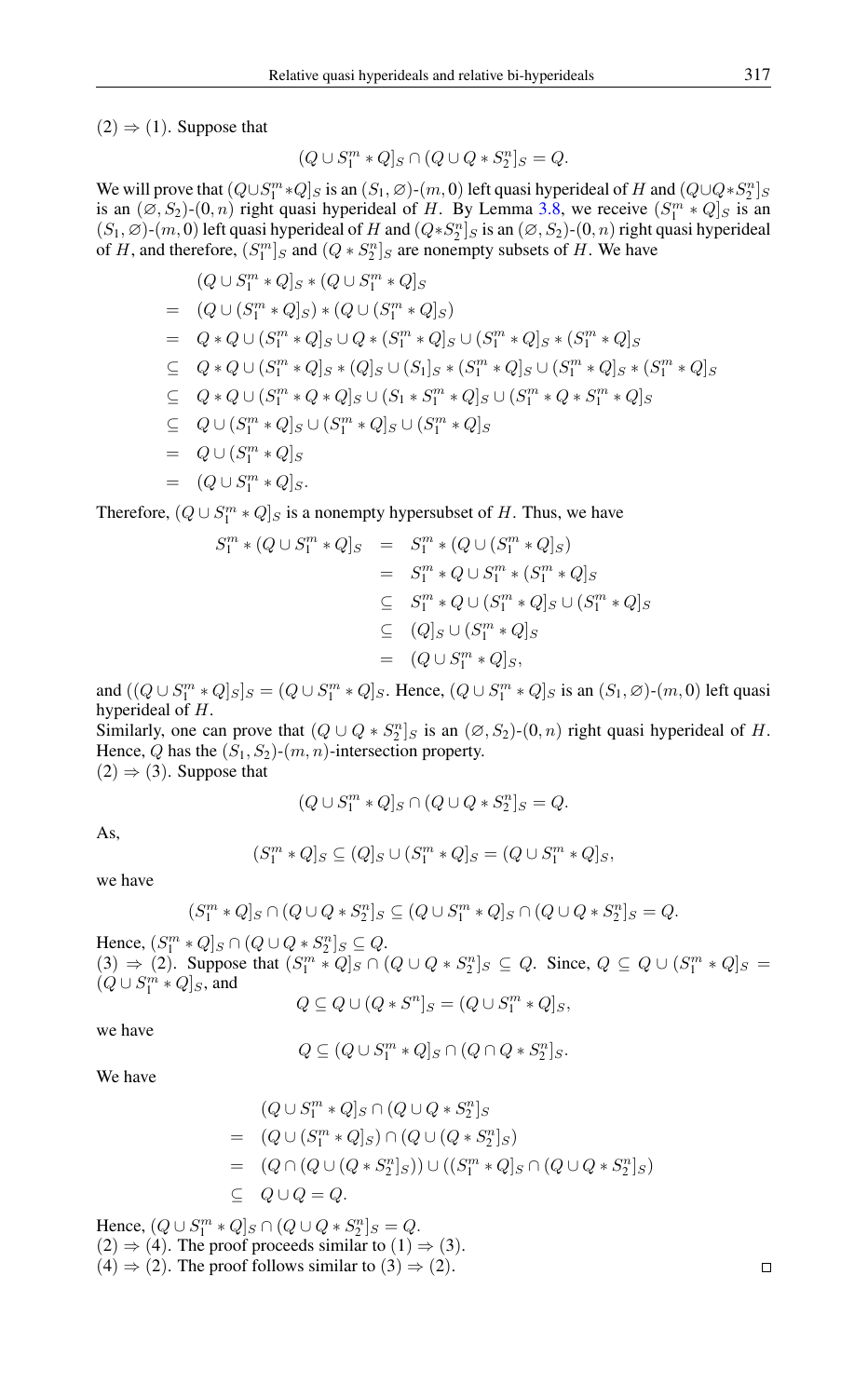<span id="page-10-0"></span>**Lemma 3.12.** *Suppose that*  $(H, \circ, \leq)$  *is an ordered semihypergroup, and*  $S_1, S_2 \subseteq H, S =$  $S_1$  ∪  $S_2$ . Then, every  $(S_1, \emptyset)$ - $(m, 0)$  *left quasi hyperideal and every*  $(\emptyset, S_2)$ - $(0, n)$  *right quasi hyperideal of ordered semihypergroup* H *have the*  $(S_1, S_2)$ - $(m, n)$ -intersection property.

*Proof.* Suppose that L is  $(S_1, \emptyset)$ – $(S_1, \emptyset)$ - $(m, 0)$  left quasi hyperideal and R is  $(\emptyset, S_2)$ – $(0, n)$ right quasi hyperideal of H. By Lemma [3.9,](#page-7-1) it follows that L is  $(S_1, S_2)$ - $(m, n)$  quasi hyperideal of  $H$ . Then, we have

$$
(S_1^m * L]_S \cup (L \cup L * S_2^n]_S = (S_1^m * L]_S * (L \cup (L * S_2^n]_S)
$$
  
= ((S\_1^m \* L]\_S \cap L) \cup ((S\_1^m \* L]\_S \cap (L \* S\_2^n]\_S)  

$$
\subseteq L \cup L = L.
$$

By Theorem [3.11,](#page-8-0) L has the  $(S_1, S_2)$ - $(m, n)$ -intersection property. In a similar fashion, one can prove that R has the  $(S_1, S_2)$ - $(m, n)$  intersection property.  $\Box$ 

**Proposition 3.13.** Suppose that  $(H, \circ, \leq)$  *is an ordered semihypergroup and Q is an*  $(S_1, S_2)$ *-* $(m, n)$ - quasi hyperideal of H, where  $S_1, S_2 \subseteq H, S = S_1 \cup S_2, m, n$  are nonnegative integers. If  $S_1^m * Q \subseteq Q * S_2^n$  or  $Q * S_2^n \subseteq S_1^m * Q$ , then  $Q$  has the  $(S_1, S_1)$ *-* $(m, n)$  intersection property.

*Proof.* Suppose that  $S_1^m * Q \subseteq Q * S_2^n$ . Then,  $(S_1^m * Q]_S \subseteq (Q * S_2^n]_S$ . As, Q is  $(S_1, S_2)$ - $(m, n)$ quasi hyperideal of  $H$ , we have

$$
S_1^m * Q \subseteq (S_1^m * Q]_S = (S_1^m * Q]_S \cap (Q * S_2^n]_S \subseteq Q.
$$

Therefore, Q is  $(S_1, \emptyset)$ - $(m, 0)$  left quasi hyperideal of H. By Lemma [3.12,](#page-10-0) we find that Q is the  $(S_1, S_2)$ - $(m, n)$ -intersection property. Similarly, one can prove that Q has the  $(S_1, S_2)$ - $(m, n)$ intersection property.  $\Box$ 

<span id="page-10-1"></span>**Lemma 3.14.** *Suppose that*  $(H, \circ, \leq)$  *is a regular ordered semihypergroup;*  $S_1, S_2 \subseteq H, S =$ S<sup>1</sup> ∪ S<sup>2</sup> *and* B *is a nonempty subset of* H*. Then, we have*

- (1)  $B \subseteq (S_1^m * B]_S$  *for all positive integer m.*
- (2)  $B \subseteq (B * S_2^n]_S$  *for all positive integer n.*

*Proof.* (1) Suppose that  $b \in B$ . As, H is regular,  $\exists s \in S$  such that  $\{b\} \preceq b \circ s \circ b$ . Since,  $b \circ s \subseteq S$ , we receive

$$
\{b\} \preceq b \circ s \circ b = (b \circ s) \circ b \subseteq S_1 * B,
$$

and therefore,  $B \subseteq (S_1 * B]_S$ . Suppose that m is a positive integer such that  $B \subseteq (S_1^m * B]_S$ . Thus,  $S_1 * B \subseteq S_1 * (S_1^m * B]_S = (S_1|_S * (S_1^m * B]_S \subseteq (S_1 * (S_1^m * B)]_S = (S_1^{m+1} * B]_S$ . Hence,  $B \subseteq (S_1^m * B]_S$  for all positive integer m.  $\Box$ 

(2) In a similar vein, one can prove that  $B \subseteq (B * S_2^n]_S$  for all positive integer *n*.

**Theorem 3.15.** *Every*  $(S_1, S_2)$ - $(m, n)$  *quasi hyperideal of a regular ordered semihypergroup*  $(H, \circ, \leq)$  *has*  $(S_1, S_2)$ *-* $(m, n)$ *-intersection property, where*  $S_1, S_2 \subseteq H, S = S_1 \cup S_2$ *.* 

*Proof.* Suppose that Q is an  $(S_1, S_2)$ - $(m, n)$  quasi hyperideal of a regular ordered semihyper-group H. By Lemma [3.14,](#page-10-1) we receive  $Q \subseteq (Q * S_2^n]_S$ , and

$$
(Q\cup Q*S_2^n]_S=Q\cup (Q*S_2^n]_S=(Q*S_2^n]_S.
$$

Therefore,

(S

$$
S_1^m * Q]_S \cap (Q \cup Q * S_2^n]_S = (S_1^m * Q]_S \cap (Q * S_2^n]_S \subseteq Q.
$$

By Theorem [3.11,](#page-8-0) we receive that Q has the  $(S_1, S_2)$ - $(m, n)$ -intersection property.

**Theorem 3.16.** *Suppose that*  $(H, \circ, \leq)$  *is a regular ordered semihypergroup and B is a nonempty subset of H. Also,*  $S(= S_1 \cup S_2) \subseteq H$  *and*  $m, n$  *are nonnegative integers. Then, B is*  $(S_1, S_2)$ *-* $(m, n)$  *quasi hyperideal of H if and only if*  $B = (S_1^m * B]_S \cap (B * S_2^n]_S$ .

*Proof.*  $\Leftarrow$ : Suppose that *B* is  $(S_1, S_2)$ - $(m, n)$  quasi hyperideal of *H*. Then,  $(S_1^m * B]_S \cap (B * D)$  $S_2^n]_S \subseteq B$ . By Lemma [3.14,](#page-10-1) we have  $B \subseteq (S_1^m * B]_S$ , and  $B \subseteq (B * S_2^n]_S$ . Thus,  $B \subseteq B$ .  $(S_1^m * B]_S \cap (B * S_2^n]_S$ . Hence,  $B = (S_1^m * B]_S \cap (B * S_2^n]_S$ .

 $\Rightarrow$ : Let  $B = (S_1^m * \overline{B}]_S \cap (B * S_2^n]_S$ . By Lemma [3.8,](#page-7-0) we receive  $(S_1^m * B]_S$  is  $(S_1, \emptyset)$ - $(m, 0)$  left quasi hyperideal and  $(B * S_2^n]_S$  is  $(\emptyset, S_2)$ - $(0, n)$  right quasi hyperideal of H. By Theorem [3.10,](#page-8-1) we have B is  $(S_1, S_2)$ - $(m, n)$  quasi hyperideal of H.  $\Box$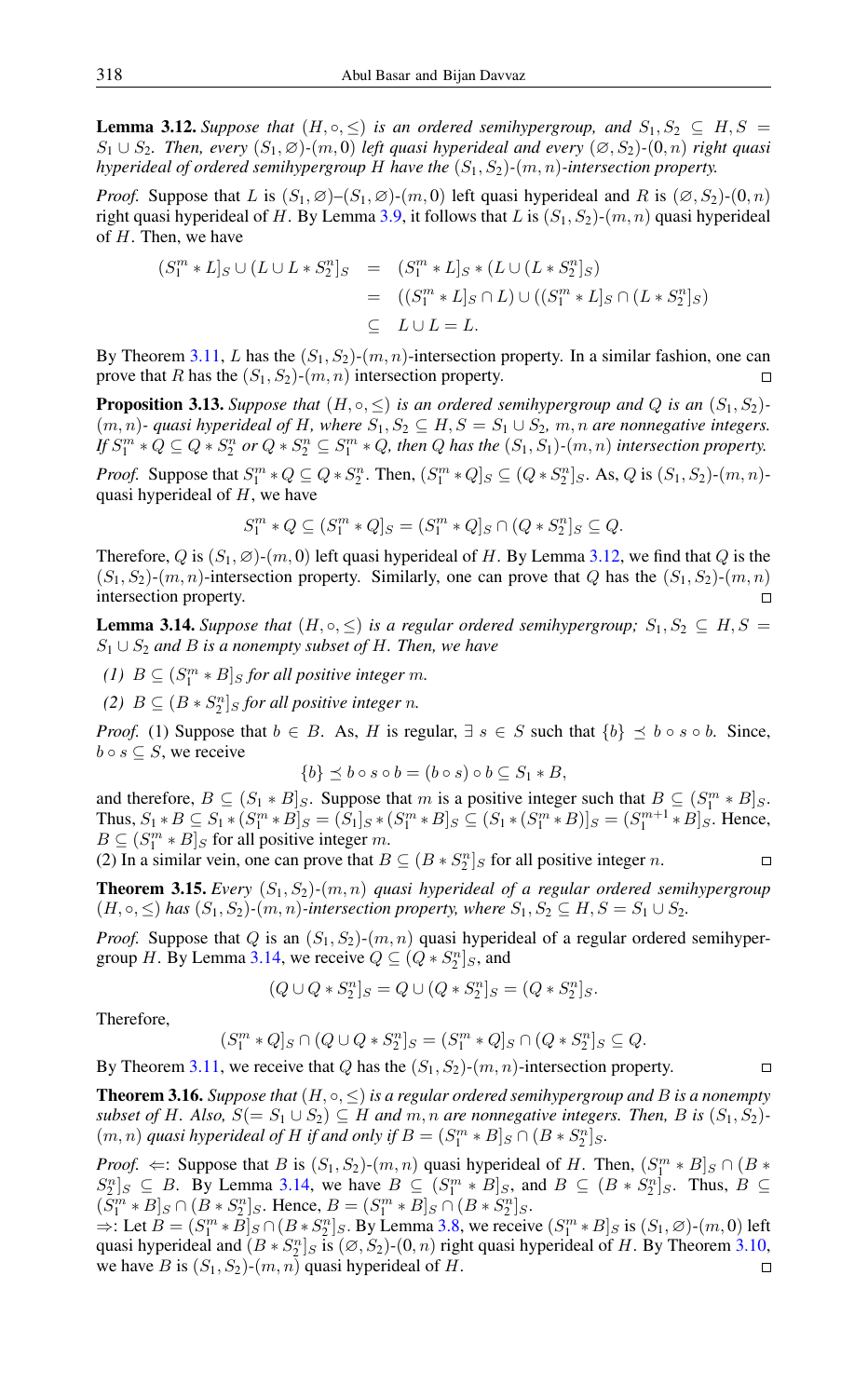## 4 Characterization of relative intra-regular ordered semihypergroups

Kehayopulu et al. [\[19\]](#page-13-19) and Khan et al. [\[17\]](#page-13-12) gave many characterizations of intra-regular ordered semigroups. In this part, we give some new characterizations of relative intra-regular ordered semihypergroups through relative bi-hyperideals, relative quasi-hyperideals, relative left hyperideals and relative right hyperideals of ordered semihypergroups.

Theorem 4.1. *Suppose that*(H, ◦, ≤)*is an ordered semihypergroup and* S1, S<sup>2</sup> *are sub-semihypergroups of H* such that  $S_1, S_2 \subseteq S_1 \cup S_2$  and  $S_2 * S_1, S_1 * S_2 \subseteq S_1 \cup S_2 (= S)$ . Then, the following state*ments are true:*

- *(1)* H is  $(S_1, S_2)$ -intra-regular if and only if for an  $(S_1, S_2)$ -bi-hyperideal B contained in S *and an*  $(S_1, S_2)$ -quasi hyperideal Q of H implies  $B \cap Q \subseteq (S_1 * B * Q * S_2)$ <sub>S</sub>.
- (2) *H* is  $(S_1, S_2)$ -intra-regular if and only if for an  $(S_1, S_2)$ -bi-hyperideal *B* contained in *S and an*  $(S_1, S_2)$ -quasi hyperideal Q of H implies  $B \cap Q \subseteq (S_1 * Q * B * S_2]_S$ .

*Proof.*  $\Rightarrow$ : Suppose that  $\{s\} \subseteq B \cap Q \subseteq S_1 \cup S_2$ . Since, H is  $(S_1, S_2)$ -intra-regular, there exists  $s_1$  ∈  $S_1$ ,  $s_2$  ∈  $S_2$  such that  $\{s\}$   $\preceq$   $s_1 \circ s^2 \circ s_2$ . Now,

$$
\{s\} \preceq s_1 \circ s^2 \circ s_2 \preceq s_1 \circ s \circ (s_1 \circ s^2 \circ s_2) \circ s_2
$$
  
=  $s_1 \circ (s \circ s_1 \circ s) \circ s \circ s_2^2$   

$$
\subseteq S_1 * (B * S_1 * B) * Q * S_2
$$
  

$$
\subseteq S_1 * B * Q * S_2.
$$

Hence,  $B \cap Q \subseteq (S_1 * B * Q * S_2]_S$ .

 $\Leftarrow$  Consider  $s \in S$ . Since,  $s \in S$ , we have either  $s \in S_1$  or  $s \in S_2$ . Let  $s \in S_1$ . Therefore, since  $B_R(s)$  and  $Q_R(s)$  are  $(S_1, S_2)$ -bi-hyperideal and  $(S_1, S_2)$ -quasi hyperideal generated by s respectively, we obtain

$$
\{s\} \subseteq B_R(s) \cap Q_R(s)
$$
  
\n
$$
\subseteq (S_1 * B_R(s) * Q_R(s) * S_2]_S
$$
  
\n
$$
= (S_1 * (s \cup s^2 \cup s * S_1 * s \cup s * S_2 * s]_S * (s \cup ((s * S_2]_S \cap (S_1 * s]_S * S_2]_S
$$
  
\n
$$
\subseteq ((S_1 * s \cup S_1 * s^2 \cup S_1 * s * S_1 * s \cup S_1 * s * S_2 * s]_S * (s \cup (s * S_2]_S]_S * S_2]_S
$$
  
\n
$$
\subseteq ((S_1 * s \cup S_1 * S_2 * s]_S * (s \cup (s * S_2]_S]_S * S_2]_S
$$
  
\n
$$
\subseteq ((S * s \cup S * s]_S * (s * S_2 \cup (s * S_2^2]_S]_S
$$
  
\n
$$
\subseteq ((S * s]_S * (s * S \cup (s * s]_S)_S
$$
  
\n
$$
\subseteq ((S * s^2 * S]_S \cup (S * s^2 * S]_S]_S
$$
  
\n
$$
= (S * s^2 * S]_S.
$$

Similarly, one can show that  $s \in S_2$ . Hence, H is  $(S_1, S_2)$ -intra-regular.

 $\Rightarrow$ : Suppose that  $\{s\} \subseteq B \cap Q \subseteq S_1 \cup S_2$ . Since, H is  $(S_1, S_2)$ -intra-regular, there exists  $s_1 \in S_1$ ,  $s_2 \in S_2$  such that  $\{s\} \preceq s_1 \circ s^2 \circ s_2$ . Then, we have

$$
\{s\} \preceq s_1 \circ s^2 \circ s_2 \preceq s_1 \circ (s_1 \circ s^2 \circ s_2) \circ s \circ s_2
$$
  
=  $s_1^2 \circ s \circ (s \circ s_2 \circ s) \circ s_2$   

$$
\subseteq S_1 * Q * (B * S_2 * B) * S_2
$$
  

$$
\subseteq S_1 * Q * B * S_2.
$$

Hence,  $B \cap Q \subseteq (S_1 * Q * B * S_2]_S$ .

 $\Leftarrow$  Let  $B_R(s)$  and  $Q_R(s)$  be  $(S_1, S_2)$ -bi hyperideal and  $(S_1, S_2)$ -quasi hyperideal generated by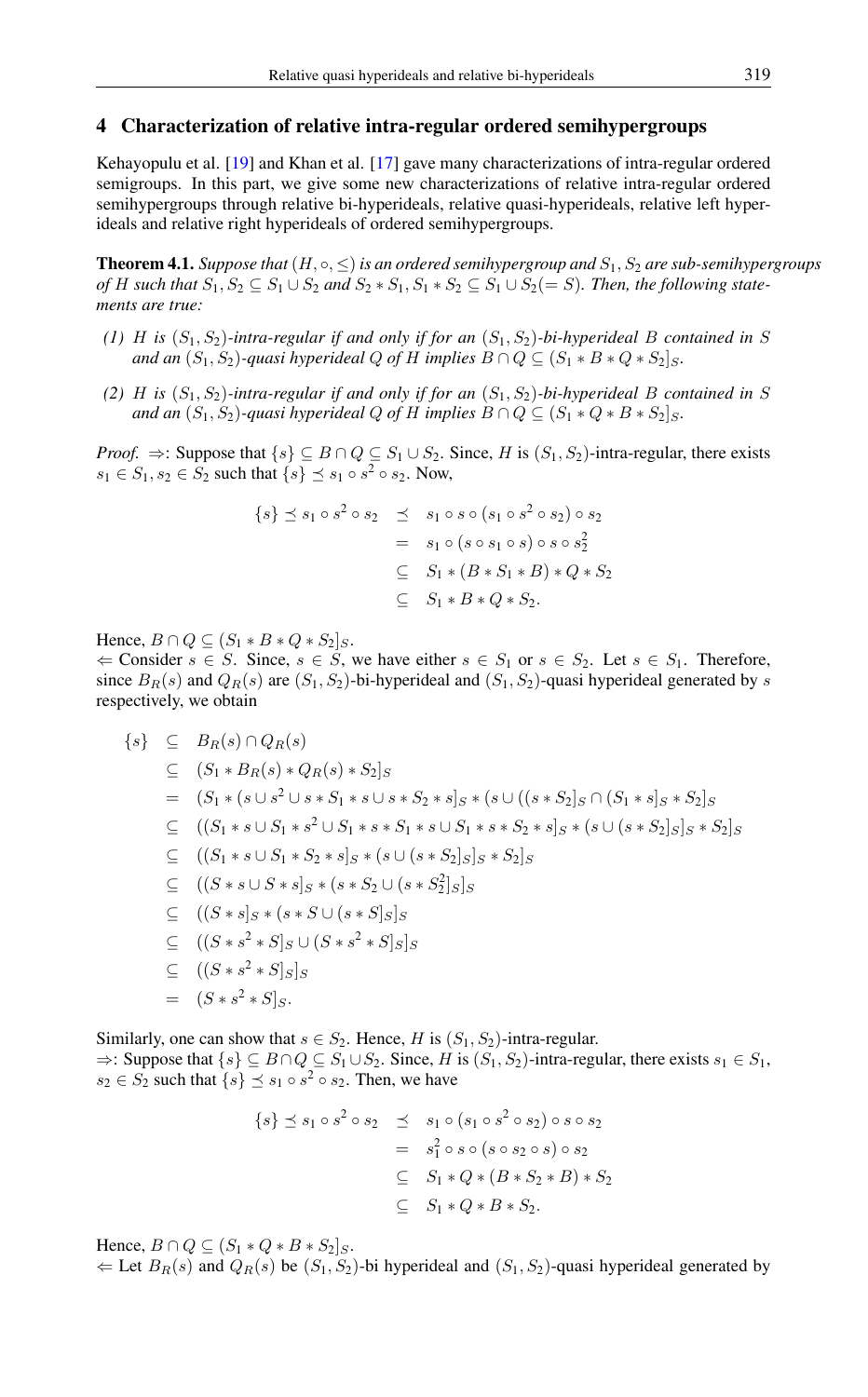$s \in S$ . Then, either  $s \in S_1$  or  $s \in S_2$ . Let  $s \in S_2$ . Then, we obtain

$$
\{s\} \subseteq B_R(s) \cap Q_R(s)
$$
  
\n
$$
\subseteq (S_1 * Q_R(s) * B_R(s) * S_2]_S
$$
  
\n
$$
= (S_1 * (s \cup ((s * S_2]_S \cap (S_1 * s]_S))_S * (s \cup s^2 \cup s * S_1 * s \cup s * S_2 * s]_S * S_2]_S
$$
  
\n
$$
\subseteq (S_1 * (s \cup (S_1 * s]_S))_S * ((s * S_2 \cup s^2 * S_2 \cup s * S_1 * s * S_2 \cup s * S_2 * s * S_2)]_S
$$
  
\n
$$
\subseteq ((S_1 * s \cup (S_1^2 * s]_S)_S * (s * S_2 \cup s * S_1 * S_2]_S]_S
$$
  
\n
$$
\subseteq ((S * s]_S * (s * S]_S)_S
$$
  
\n
$$
\subseteq ((S * s^2 * S]_S)_S
$$
  
\n
$$
= (S * s^2 * S]_S.
$$

In case  $s \in S_1$ , one can prove in a similar manner. Hence, H is  $(S_1, S_2)$ -intra-regular.  $\Box$ 

**Theorem 4.2.** *Suppose that*  $(H, \circ, \leq)$  *is an ordered semihypergroup and*  $S_1, S_2$  *are nonempty subsets of* H *such that*  $S_1 * S_2 \subseteq S$  *and*  $S_2 * S_1 \subseteq S (= S_1 \cup S_2)$ *. Then, we have* 

- *(1) H is* ( $S_1, S_2$ *)-intra regular if and only if for an* ( $S_1, \emptyset$ *)-hyperideal*  $L \subseteq S_1$  *and an* ( $S_1, S_2$ *)bi-hyperideal* B *of* H *implies*  $L \cap B \subseteq (L * B * S_2)$ <sub>S</sub>.
- *(2) H is*  $(S_1, S_2)$ *-intra-regular if and only if for an*  $(\emptyset, S_2)$ *-hyperideal*  $R \subseteq S_2$  *and an*  $(S_1, S_2)$ *bi hyperideal B of H implies*  $B \cap R \subseteq (S_1 * B * R]_S$ .

*Proof.* (1) Let  $\{s\} \subseteq L \cap B \subseteq S_1 \subseteq S_1 \cup S_2$ . Since, H is  $(S_1, S_2)$ -intra-regular, there exists  $s_1$  ∈  $S_1$ ,  $s_2$  ∈  $S_2$  such that  $\{s\}$   $\preceq$   $s_1 \circ s^2 \circ s_2$ . Now,

$$
\{s\} \preceq s_1 \circ s^2 \circ s_2 \preceq s_1 \circ (s_1 \circ s^2 \circ s_2) \circ s \circ s_2
$$
  
=  $s_1^2 \circ s \circ (s \circ s_2 \circ s) \circ s_2$   

$$
\subseteq S_1 * L * (B * S_2 * B) * S_2
$$
  

$$
\subseteq L * B * S_2.
$$

Hence,  $L \cap B \subseteq (L * B * S_2]_S$ .

 $\Leftarrow$  Suppose that  $B_R(s)$  and  $S_1(s) = (s \cup S_1 * s]_S * (S, \emptyset)$  is  $(S_1, S_2)$ -bi hyperideal and  $(S_1, \emptyset)$ hyperideal of H generated by  $s \in S$ . Now, since  $s \in S$ , either  $s \in S_1$  or  $s \in S_2$ . First suppose that  $s \in S_1$ . Then, we have

$$
\{s\} \subseteq S_1(s) \cap B_R(s)
$$
  
\n
$$
\subseteq (S_1(s) * B_R(s) * S_2]_S
$$
  
\n
$$
= ((s \cup S_1 * s]_S * (s \cup s^2 \cup s * S_1 * s \cup s * S_2 * s]_S * S_2]_S
$$
  
\n
$$
\subseteq ((s \cup S_1 * s]_S * (s * S_2 \cup s^2 * S_2 \cup s * S_1 * s * S_2 \cup s * S_2 * s * S_2]_S]_S
$$
  
\n
$$
\subseteq ((s \cup S_1 * s]_S * (s * S_2 \cup s * S_1 * S_2 \cup s * S_1 * S_2 \cup s * S_2 s_1 * S_2]_S]_S
$$
  
\n
$$
\subseteq ((s \cup S * s]_S * (s * S]_S]_S
$$
  
\n
$$
= (s^2 * S \cup S * s^2 * S]_S.
$$

Therefore,  $s \le v$  for some  $v \in s^2 * S \cup S * s^2 * S$ . If  $v \in s^2 * S$ , then  $\{s\} \preceq s^2 \circ s_1$  for some  $s_1 \in S$ . Since, either,  $s_1 \in S_1$ , or,  $s_1 \in S_2$ ,  $\{s\} \preceq s^2 \circ s_1 \preceq s \circ (s^2 \circ s_1) \circ s_1 = s \circ s^2 \circ s_1^2$  ⊆  $S*s^2*S_1\Rightarrow s\in (S*s^2*S_1]_S$  or  $s\in (S*s^2*S_2]_S$ . Thus,  $s\in (S*s^2*S]_S$ . On the other hand, when  $v \in S * s^2 * S$ ,  $s \in (S * s^2 * S]_S$ . Hence, H is  $(S_1, S_2)$ -intra-regular. The situation when  $s \in S_2$  is similar.

(2) Suppose that  $\{s\} \subseteq B \cap R \subseteq S_2 \subseteq S_1 \cup S_2$ . Since, H is  $(S_1, S_2)$ -intra-regular, there exists  $s_1 \in S_1, s_2 \in S_2$  with

$$
\{s\} \preceq s_1 \circ s^2 \circ s_2 \leq s_1 \circ s \circ (s_1 \circ s^2 \circ s_2) \circ s_2
$$
  
=  $s_1 \circ (s \circ s_1 \circ s) \circ s \circ s_2^2$   

$$
\subseteq S_1 * (B * S_1 * B) * R * S_2
$$
  

$$
\subseteq S_1 * B * R.
$$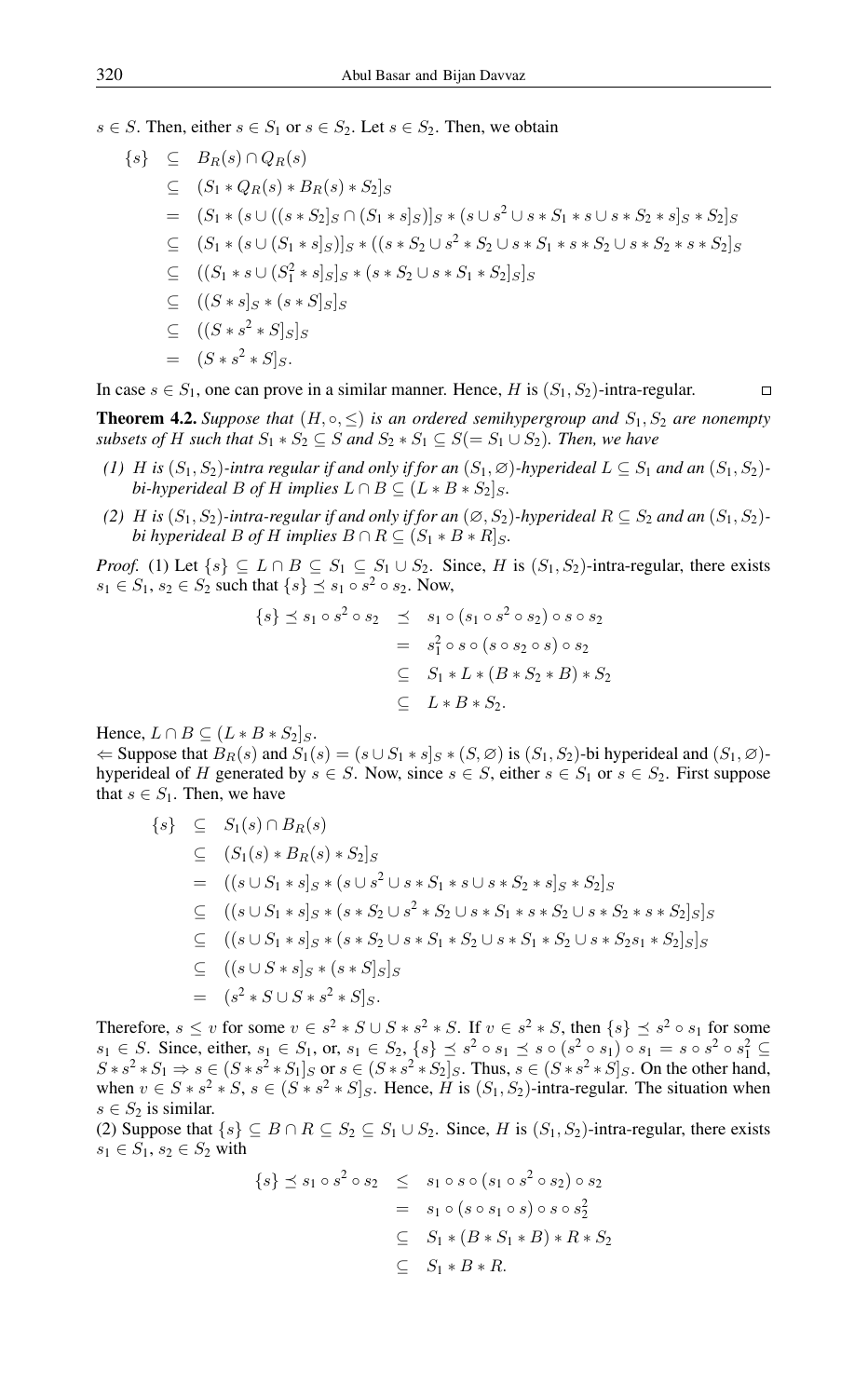$\Leftarrow$  Consider  $B_R(s)$ , and  $S_2(s) = (s \cup s * S_2 | s$ , the  $(S_1, S_2)$ -bi-hyperideal and the  $(\emptyset, S_2)$ hyperideal respectively generated by  $s \in S$ . Once,  $s \in S$ , we have either  $s \in S_1$  or  $s \in S_2$ . First, let  $s \in S_1$ . We have

$$
\{s\} \subseteq B_R(s) \cap S_2(s) \subseteq (S_1 * B_R(s) * S_2(s)]_S
$$
  
=  $(S_1 * (s \cup s^2 \cup s * S_1 * s \cup s * S_2 * s]_S * (s \cup s * S_2]_S]_S$   

$$
\subseteq ((S_1 * s \cup S_1 * s^2 \cup S_1 * s * S_1 * s \cup S_1 * s S_2 * s]_S * (s \cup s * S]_S]_S
$$
  

$$
\subseteq ((S_1 * s \cup S_1 * S_2 * s]_S * (s \cup s * S_2]_S]_S
$$
  

$$
\subseteq ((S * s]_S * (s \cup s * S]_S]_S
$$
  

$$
\subseteq ((S * s^2 \cup S * s^2 * S]_S]_S
$$
  

$$
= (S * s^2 \cup S * s^2 * S]_S.
$$

Thus,  $s \le v$  for some  $v \in (S * s^2 \cup S * s^2 * S)$ . If  $v \in S * s^2$ , then  $\{s\} \preceq s_1 \circ s^2$  for some  $s_1 \in S$ . Then, either  $s_1 \in S_1$  or  $s_1 \in S_2$ . Now,

$$
\{s\} \preceq s_1 \circ s^2 \preceq s_1 \circ (s_1 \circ s^2) = s_1^2 \circ s^2 \circ s \subseteq S_1 * s^2 * S \Rightarrow s \in (S_1 * s^2 * S]_S,
$$

or  $s \in (S_2 * s^2 * S]_S$ . Hence,  $s \in (S * s^2 * S]_S$ . In either case, if  $v \in S * s^2 * S$ , then clearly, we have  $s \in (S * s^2 * S]_S$ . Therefore, in either case, we obtain  $b \in (S * s^2 * S]_S$ , i.e., H is S-intra-regular. In a similar way, one can prove the case when  $s \in S_2$ .  $\Box$ 

## <span id="page-13-0"></span>References

- <span id="page-13-10"></span>[1] A. D. Wallace, Relative Ideals in Semigroups I, Colloq. Math., (1962), 55-61.
- <span id="page-13-11"></span>[2] A. D. Wallace, Relative Ideals in Semigroups II, Acta Mathematica Hungarica, 14(1-2)(1963), 137-148.
- <span id="page-13-16"></span>[3] A. Basar, N. Yaqoob, M. Y. Abbasi, B. Satyanarayana and P. K. Sharma, On characterization of regular ordered ternary semihypergroups by relative hyperideals, Annals of Communications in Mathematics, 4(1)(2021), 73-88.
- <span id="page-13-18"></span>[4] A. Basar, On some relative weakly hyperideals and relative prime bi-hyperideals in ordered hypersemigroups and in involution ordered hypersemigroups, Annals of Communications in Mathematics, 3(1)(2020), 63-79.
- <span id="page-13-17"></span>[5] B. Davvaz, Semihypergroup Theory, Academic Press, 2016.
- <span id="page-13-15"></span>[6] D. Heidari and B. Davvaz, On ordered hyperstructures, Politehn. Univ. Bucharest Sci. Bull. Ser. A Appl. Math. Phys., 73 (2) (2011), 85-96.
- <span id="page-13-5"></span>[7] D. Christoph, On quasi-ideals of semirings, International J. Math. and Math. Sci., 17(1) (1994), 47-58.
- <span id="page-13-7"></span>[8] D. M. Lee and S. K.Lee, On intra-regular ordered semigroups, Kangweon Kyungki Math. Jour., 14 (2006), 95-100.
- <span id="page-13-13"></span>[9] F. Marty, Sur une generalization de la notion de groupe, 8eme ' Congres Math. Scandinaves, Stockholm, (1934), 45-49.
- <span id="page-13-6"></span>[10] H. J. Weinert, On quasi-ideals in rings, Acta Mathematica Hungarica, 43 (1984), 1-2.
- <span id="page-13-2"></span>[11] K. Iseki, Quasi-ideals in semirings without zero, Proc. Japan Acad., 34 (1958), 79-84.
- <span id="page-13-3"></span>[12] K. Iseki, Ideal in semirings, Proc. Japan Acad., 34 (1958), 29-31.
- <span id="page-13-4"></span>[13] K. Iseki, Ideal theory of semiring, Proc. Japan Acad., 32 (1956), 554-559.
- <span id="page-13-14"></span>[14] K. Hila, B. Davvaz and K. Naka, On Quasi-hyperideals in Semihypergroups, Communications in Algebra, 39 (2011), 4183-4194.
- <span id="page-13-1"></span>[15] M. C. Zhang and Y. H. Li, The intersection property of quasi-ideals in rings and semigroups rings, Southeast Asian Bull. Math. 20 (1966), 117-122.
- <span id="page-13-8"></span>[16] N. G. Alimov, On ordered semigroups, Izvestiya Akad. Nauk SSSR., 14(1950), 569-576.
- <span id="page-13-12"></span>[17] N. M. Khan and M. F. Ali, Relative bi-ideals and relative quasi ideals in ordered semigroups, Hacet. J. Math. Stat., 49(3) (2020), 950-961.
- <span id="page-13-9"></span>[18] N. Kehayopulu, On completely regular ordered semigroups, Sci. Math., 1(1998), 27-32.
- <span id="page-13-19"></span>[19] N. Kehayopulu, S. Lajos and M. Singelis, On intra-regular ordered semigroups, PU. M. A. 4, 317-327, 1993.